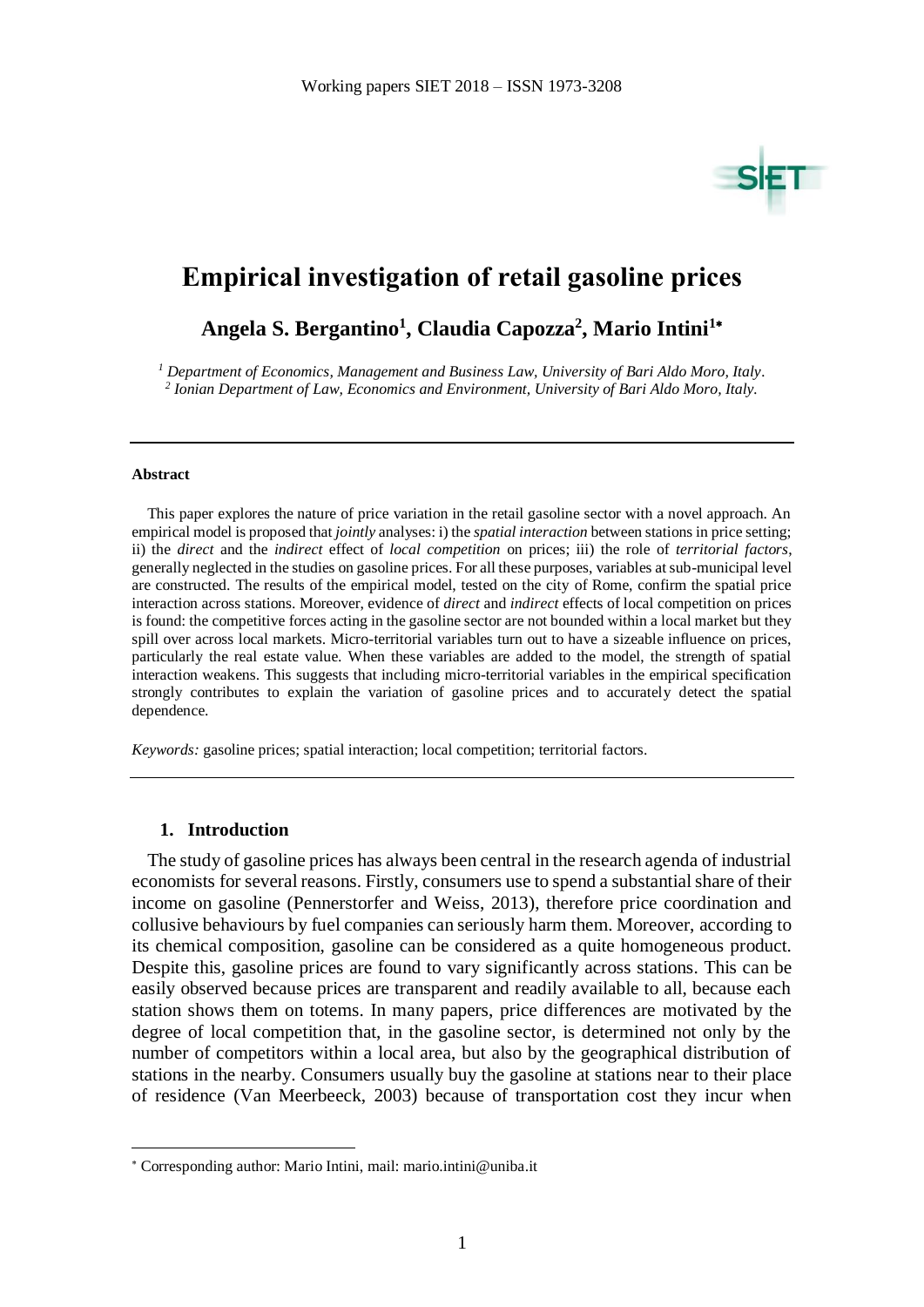switching between stations. It follows that competition in the gasoline sector is highly localized, and fuel stations recognize as competitors only the closer stations.

We contribute to this research stream by proposing an empirical approach aiming at deepening the knowledge about the determinants of retail gasoline prices by shedding light factors that received little attention so far.

First, we focus on the competitive behaviour of fuel stations. The highly localised nature of competition leads to an oligopolistic interdependence in price setting between closer stations. To model this aspect, we adopt the spatial econometric method that allow us to detect the spatial price interaction, namely whether the price charged by the observed station is influenced by the spatially weighted average price of nearby competitors.

Moreover, we explore both the *direct* and *indirect* impact of local competition on retail gasoline prices. To test for the *direct* impact of local competition, we construct several indexes of market structure at sub-municipal level. Particularly, we consider the presence of low-cost stations, to assess whether they exert a downward pressure on competitors' prices. To test for the *indirect* impact of local competition, we introduce in our analysis the spatially weighted average measures of local competition. In this way, we can examine whether the price charged by a given station is affected by the competition intensity faced by neighbouring competitors.

While the *direct* impact of local competition on retail gasoline prices is widely documented (see, among the others, Van Meerbeek, 2003; Barron et al., 2004; Eckert and West, 2004; Clemenz and Gugler, 2006; Kihm et al., 2016), to the best of our knowledge, the *indirect* effect of local competition remains largely unexplored. This issue should not be overlooked because it can contribute to explain the competitive dynamics in the gasoline sector, thus allowing policy makers to evaluate the effectiveness of measures aimed at restoring competition.

Besides looking at the competitive behaviour of gasoline stations, we also explore the impact of *territorial factors* on prices, generally neglected in the studies on the gasoline sector or, at most, deemed as mere control variables. We presume that a greater demand for fuel, a stronger intensity of economic activity and a higher willingness to pay of residents at the local level can be seized by fuel companies and exploited to charge higher prices.

Our research questions are tested using data on prices charged by fuel stations in the city of Rome (Italy), collected from the detailed data source «Osservatorio Prezzi Carburanti» of the Italian Ministry of the Economic Development. Station-level data are also matched with territorial data.

The rest of the paper is organized as follows. In Section 2 we discuss the related literature on retail gasoline prices, while in Section 3 we illustrate the econometric method. In Section 4 we present the empirical design: we describe the research context and the data and variables' construction. In Section 5 we show the results and provide the discussion. Finally, concluding remarks are offered in Section 6.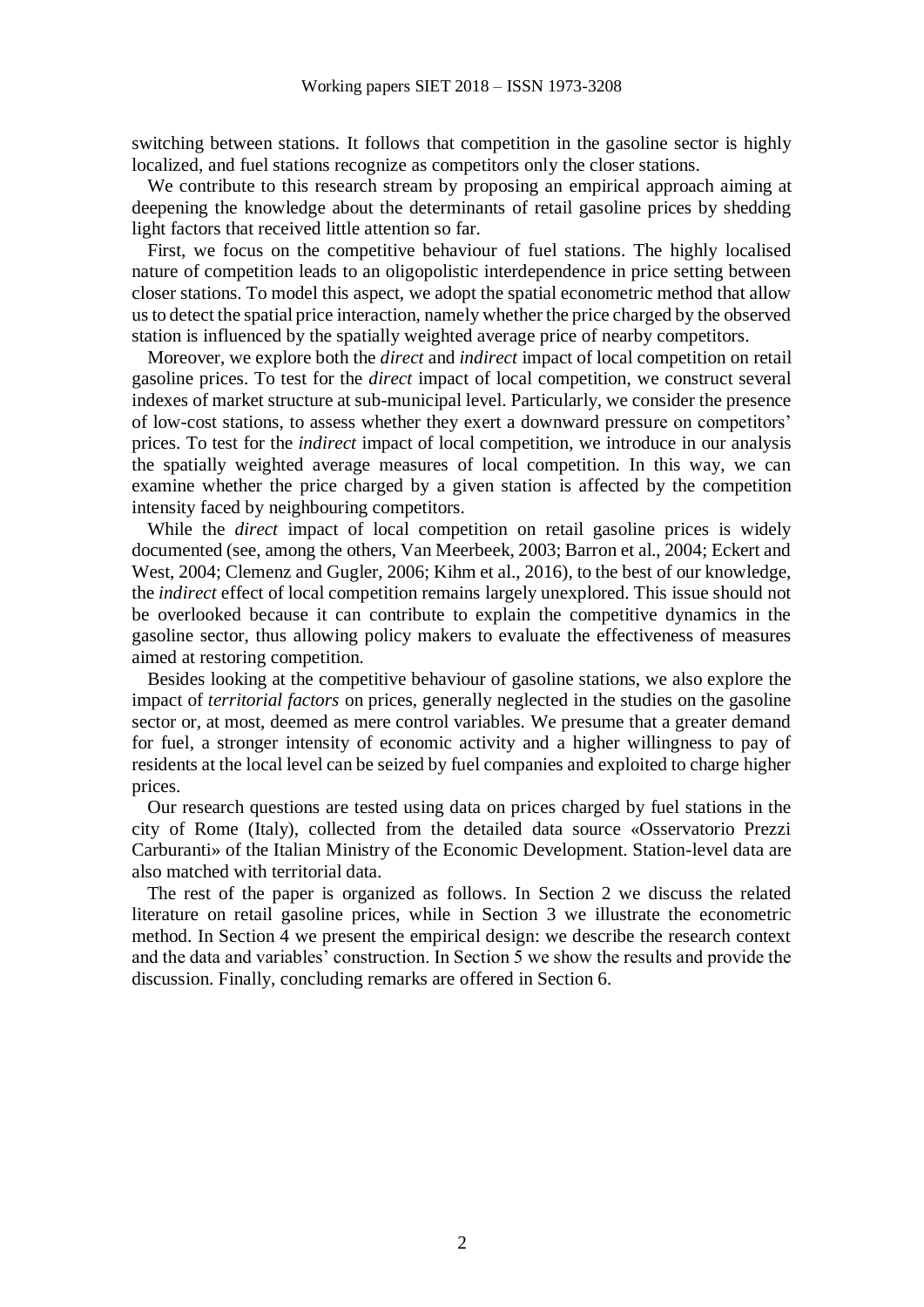#### **2. Literature review**

1

In this section, we review the existing empirical papers on retail gasoline prices. The survey is organised to discuss the research streams strictly connected to our work: i) competition; ii) spatial dependence; iii) territorial factors.<sup>1</sup>

In the literature, attention has been mainly devoted to the relationship between competition intensity and retail prices. Across studies, the degree of competition has been measured by different indicators. Clemenz and Gugler (2006) explore the relationship between station density (i.e. the number of gasoline stations per square kilometres) and the average price charged by all gasoline stations within a district in the Austrian retail gasoline market. Intuitively, more densely populated markets with many gasoline sellers are likely to be associated with a more competitive market structure. The authors, indeed, find a negative association between station density and the average price. Consistently, Van Meerbeek (2003), focusing on Belgian gasoline stations, shows that, as long as the number of competitors in a given municipality increases, the gasoline prices in that municipality decrease. On the contrary, Pennerstorfer (2009) finds a positive relationship between density (calculated as the number of stations per inhabitants at district-level) and prices of gasoline stations in Austria: a lower demand per station is found to increase the prices. On the same line, Pennerstorfer and Weiss (2013), by the means of a "quasi experiment", show that the spatial clustering of stations, by reducing the degree of competition among gasoline stations, increase the equilibrium prices.

Barron et al. (2004) and Hosken et al. (2008) consider two alternative measures of localized competition, namely the number of stations located within 1.5 miles from the observed station and the distance between the observed station and the next closest station.<sup>2</sup> Both works consider some US market areas. Barron et al. (2004) provide evidence of a negative relationship between sellers' density and average price across markets: stations competing with a greater number of sellers within 1.5 miles are found to set, on average, lower prices.<sup>3</sup> On the contrary, the distance to the next closest station does not seem to influence the average price. Focusing on the Washington DC suburb, Hosken et al. (2008) offer new results. When considering all the gasoline stations in the empirical analysis, they find that both measures of localised competition do not affect the station's mark-up.<sup>4</sup> However, when one of the station systematically charging lower gasoline prices (i.e. Crown) is excluded from the analysis, then the greater the distance to the closest gasoline station, the higher the station's mark-up, although the size of this relationship remains very small. Overall, this would suggest that pricing behaviour is not homogenous across stations.

Some contributions also consider the concentration measures, such as the Concentration Ratio  $(CR_n)$  and Herfindahl-Hirschman Index (HHI), as a proxy of competition intensity. Sen (2003) and Eckert and West (2004) shows that, in the Canadian market, the local market concentration is significantly associated with higher retail price. Recently, Kihm

<sup>&</sup>lt;sup>1</sup> See Eckert (2011) for an extensive review of empirical studies of pricing in gasoline retail sector.

<sup>2</sup> From the survey administrated by Ning et al (2003) to managers of petrol retailing, it turns out that 83% of the stations set the price by looking the adjacent stations, whereas only the 17% fix it regardless of the other stations. Furthermore, more than 60% of the stations do not look at only one station, but at more stations located nearby. Lastly, given the lower prices of supermarket stations, many competing stations take the latter as a reference to fix their prices.

<sup>3</sup> Results appear to be consistent across all four geographic areas considered (Phoenix, Tucson, San Diego and San Francisco).

<sup>4</sup> The station's mark-up is defined as the retail price minus branded rack price and taxes (see page 1427).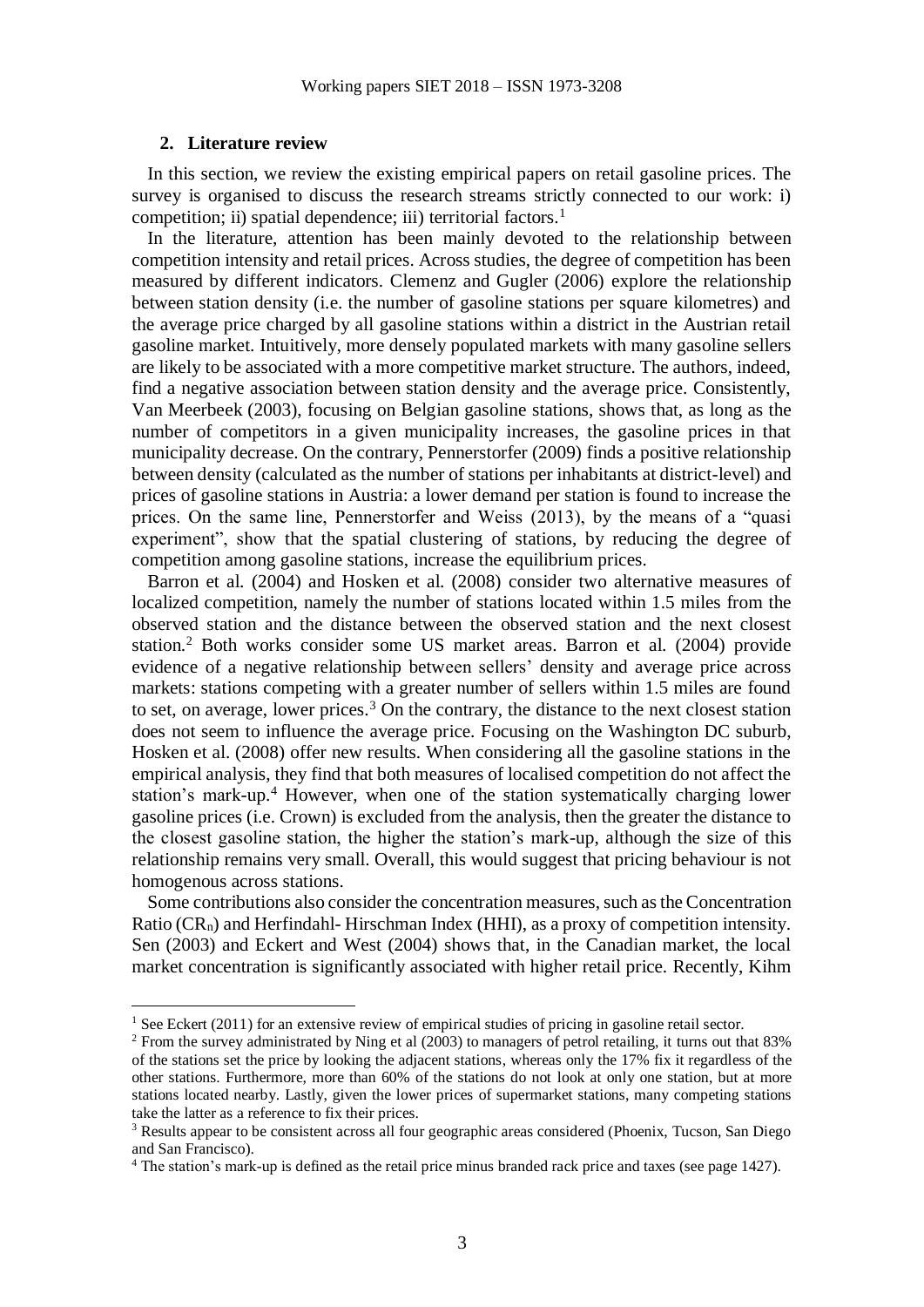et al. (2016), exploring the German retail gasoline market, find that a higher HHI, measured over 5 km radius from the observed station, increases the ability of that station to set higher prices. Instead, Clemenz and Gugler (2006) find that market concentration, measured by the CR1, CR<sup>4</sup> and HHI, does not significantly affect average price.

Finally, other papers try to explore the effect of unbranded stations' presence on price competition in the local markets where they provide the fuel. As discussed in Van Meerbeeck (2003) the presence of unbranded stations might force competitors to charge lower prices (i.e. competition effect). However, if the gasoline supplied by unbranded stations is perceived as inferior in quality with respect to the gasoline supplied by branded stations, then a greater presence of unbranded stations might reduce the price competition (i.e. composition effect). Van Meerbeeck (2003) shows that the presence of independent stations in the nearby leads competitors to charge lower prices. Similarly, Hastings (2004) finds that a gasoline station charges lower prices when it faces competition from an unbranded station. Clemenz and Gugler (2006) highlight that gasoline prices decrease as long as the share of independent stations increases in the observed local market. Differently, Pennerstorfer (2009) provides evidence in favour of the composition effect because branded stations surrounded by unbranded stations turn out to charge higher prices, although the increase appear to be small in size.

All in all, the majority of the papers surveyed underline a negative relationship between the intensity of market competition and retail gasoline prices, although opposite results are sometimes present. However, they only consider the *direct* effect of local competition on prices, disregarding the *indirect* effect.

In the last decades, there has been a growing research interest in the spatial dependence of gasoline prices, given the highly localized nature of stations' interaction. Previous papers try to assess whether the price of the observed station is influenced by prices of neighbour stations (i.e. spatial autocorrelation of prices) and whether unobserved shocks affect the prices of stations in the same neighbourhood in a similar fashion (i.e. spatial error correlation).

Ning and Haining (2003), using survey data of gasoline stations in Sheffield (UK), find evidence of unobserved shocks affecting prices of neighbour stations. Moreover, they measure spatial price competition by several variables: the price at the nearest-neighbour station irrespective of location; the price at the nearest-neighbour station on the same road; the median price of stations in the same local cluster, and the lowest price charged by stations in the radius of 2.5 km. All variables, except for the former, have a positive impact on the observed station's price. Although by these variables the authors do not explicitly model the spatial autocorrelation, their results suggest that some spatial autocorrelation in prices is present.

Pennerstorfer (2009) explores spatial dependence in gasoline prices by defining a spatial autocorrelation model where also some explanatory variables are spatially weighted. He finds a strong spatial autocorrelation in prices charged by gasoline stations, whereas almost all the spatially weighted covariates turn to be not statistically significant. In a complementary fashion, Pennerstorfer and Weiss (2013), by allowing for spatial autoregressive process is the residuals, show a relevant cross-sectional dependence of gasoline prices.

Further, Hogg et al. (2012), on the South-Eastern Queensland market, carry out a comprehensive spatial econometric analysis on gasoline prices by testing different models. First, they found that gasoline stations are likely to experience unobserved shocks in a very similar fashion, supporting the view that firms in the gasoline market tend to be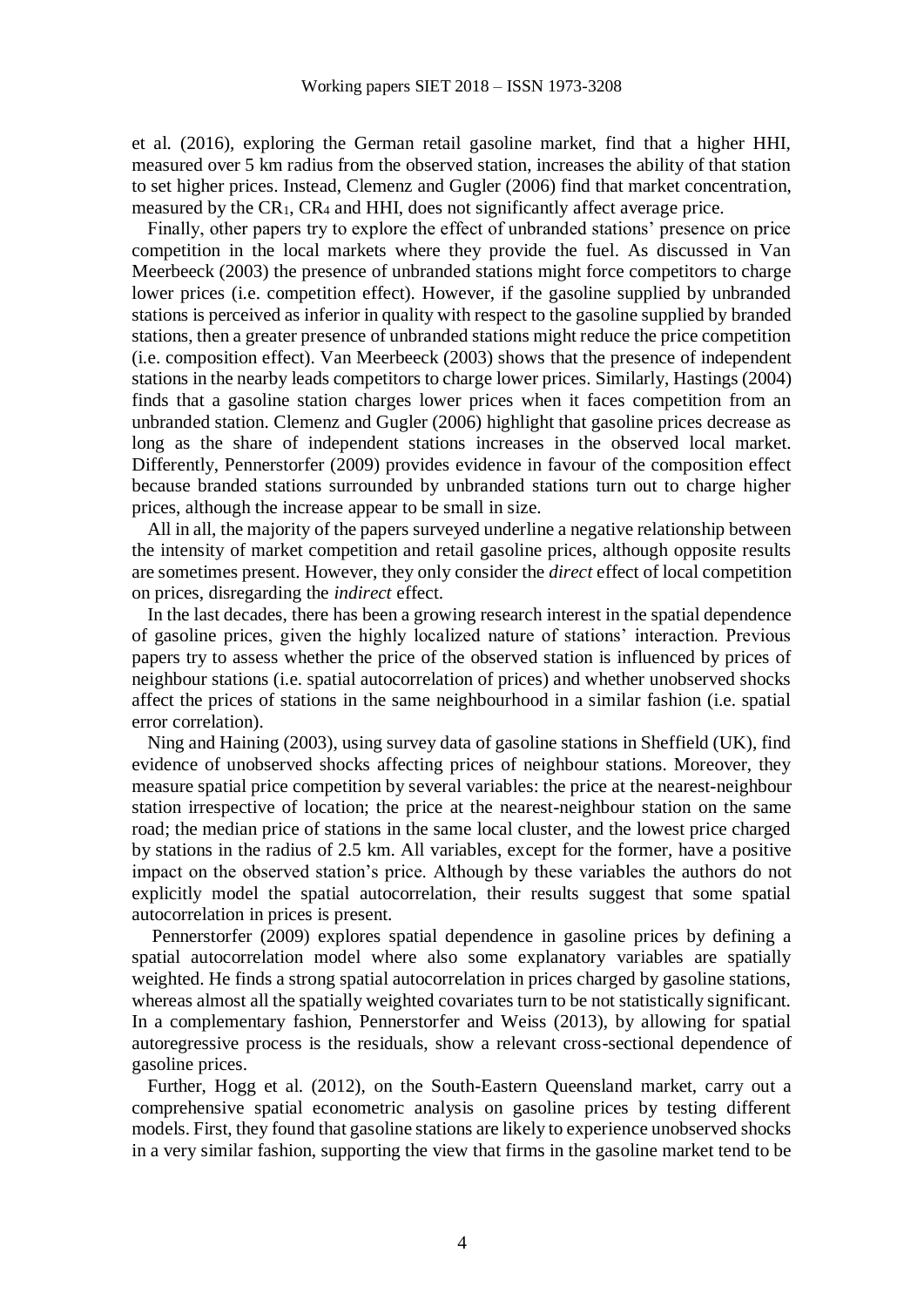homogenous. Moreover, they show a spatial autocorrelation in prices together with significant impacts of spatially weighted covariates.

Interestingly, Firgo et al. (2015) focusing on the Austrian gasoline market, explore spatial autocorrelation by considering both the centrality of the stations and the spatial proximity between stations. Their results reveal that gasoline prices are more strongly related to prices of central competitors than to prices of remote rivals. Alderighi and Baudino (2015) simultaneously model spatial autocorrelation in prices and unobserved common shocks. Using data on gasoline stations in Cuneo (IT), they find evidence of spatial price transmission, but the propagation effect appears to be not very strong. Additionally, they show that diesel prices are much more reactive than gasoline prices to respective competitors' prices. This might be explained by the heterogeneity of consumers' price sensitiveness across gasoline types.<sup>5</sup> Finally, Eleftheriou et al. (2018) employ the asymmetric spatial error-correction model to further explore price adjustment mechanisms. Using data of stations located in Hudson County, New Jersey (USA), they provide robust evidence of spatial spillover across prices. Their results emphasize the importance of modelling spatial dependence in the retail gasoline market.

So far, there is a minor evidence on whether and how territorial variables shape the prices of gasoline stations. Previous works mostly consider the population as a proxy of gasoline demand. More specifically, Clemenz and Gugler (2006), Pennerstorfer (2009), Firgo et al. (2015) and Kihm et al. (2016) find a positive relation between the population density (i.e. thousands of people per square km) and the price dependent variable. Pennerstorfer and Weiss (2013) include in the analysis, besides the population density, also the share of tourists. The former appears to have a negative relationship with gasoline prices, thus implying that stations located in remote areas (low level of population density) are significantly more expensive. The latter has a negative but not always significant impact on gasoline prices. Alderighi and Baudino (2015) use the number of workers employed in economic activities near to the observed station to measure gasoline demand. They find a positive association between this variable and prices because a positive shift in demand of fuel, induced by an increase of workers in the neighbourhood, leads to a rise in the price charged. Finally, Firgo et al. (2015) also consider the rate of commuters and the land price. Both appear to be positively related to gasoline prices.

The novelty of our study is to propose an empirical model where the three issues – the spatial price interaction, the influence of competition and territorial factors – are treated in a unified framework. Particularly, we distinguish the *direct* and the *indirect* effect of competition on prices, and we place emphasis on territorial factors by introducing elements not considered before.

<u>.</u>

<sup>&</sup>lt;sup>5</sup> These results are interpreted by the authors as the evidence that diesel-powered cars' owners are more price sensitive than unleaded-gasoline cars' owners because the former sustain higher fixed cost (for instance, car purchase costs) that should be compensated by lower car management costs, such as the lower price of diesel.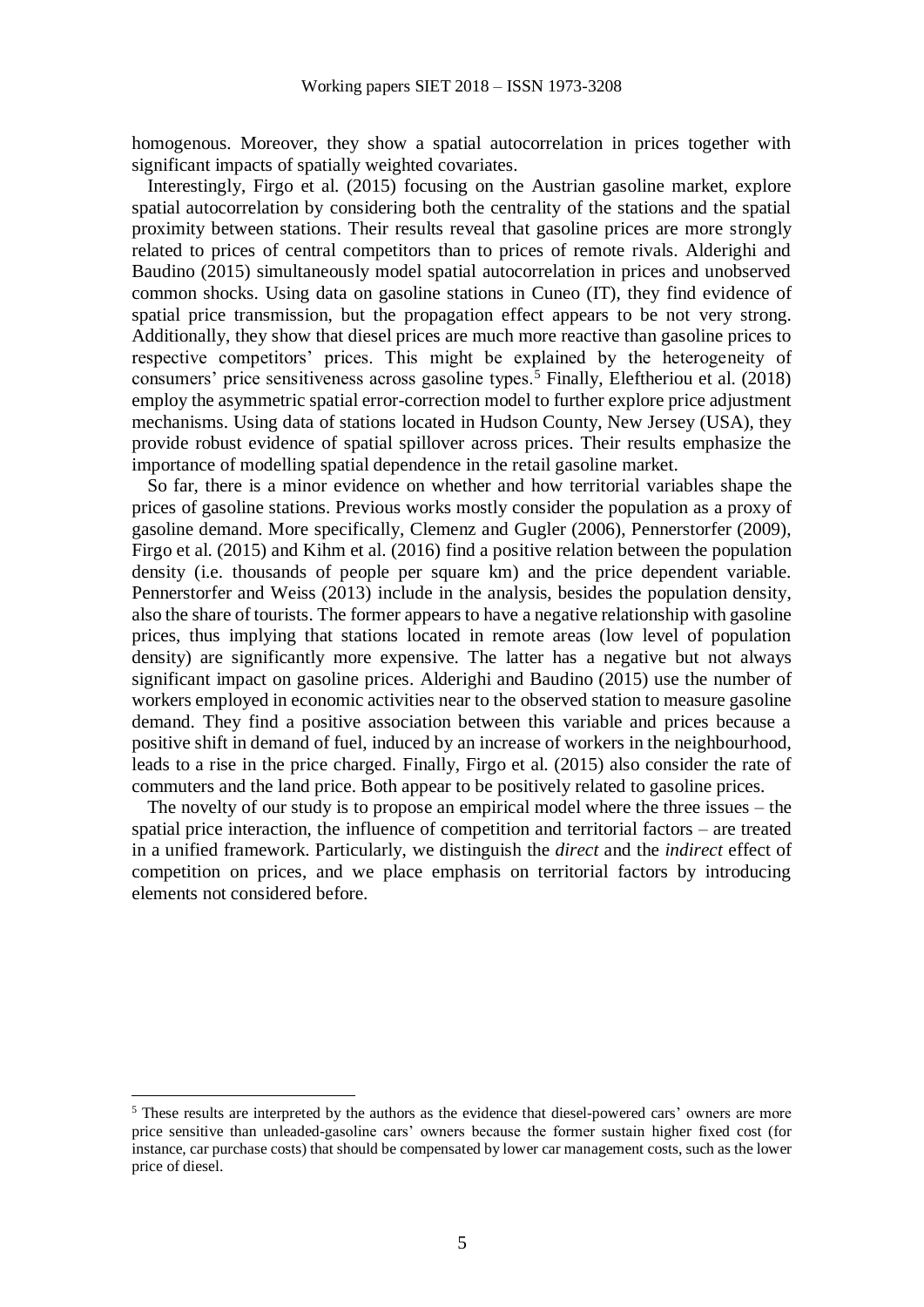#### **3. Econometric method**

We implement a spatial econometric analysis to investigate the determinants of gasoline prices (Anselin, 1988). First, to model the spatial price interaction between stations, we specify the *Spatial Autoregressive Model* (SAR):

$$
\mathbf{p} = \iota_N \alpha + \rho \mathbf{W} \mathbf{p} + \beta \mathbf{C} \mathbf{I} + \gamma \mathbf{T} + \delta \mathbf{C} \mathbf{V} + \varepsilon \qquad \qquad \varepsilon \sim \text{iid } \mathcal{N}(0, \sigma_{\varepsilon}^2 \mathbf{I}_N) \qquad (1)
$$

where **p** is the  $N \times 1$  dependent variable vector, namely the prices charged by each gasoline station; **CI** is the  $N \times k$  matrix of variables measuring the local competition intensity; **T** is the  $N \times k$  matrix of variables capturing micro-territorial differences; **CV** is the N  $\times$  k matrix of station-level control variables, and  $\beta$ ,  $\gamma$  and  $\delta$  are the related k  $\times$  1 vectors of coefficients. Moreover, **W** is the  $N \times N$  spatial weights matrix, representing the spatial structure of neighbour influences among the residuals and  $\rho$  is the coefficient for the endogenous variable **W**p. It amounts to including the average price of neighbours as an additional variable into the regression, referred as spatially lagged dependent variable. Each generic element of **W** is defined as:

$$
w_{ij} = \begin{cases} 1 \text{ if } d_{ij} < 0\\ 0 \text{ otherwise} \end{cases} \tag{2}
$$

where  $d_{ij}$  is the distance between station *i* and station *j* and D is the cut off we set equal to the minimum distance allowing each station to have at list one neighbour. The matrix **W** is row-standardized (i.e. the weights are standardized such that  $\sum_j w_{ij} = 1$ ,  $\forall i$ ) to ensures that  $|\rho| < 1$  (i.e. stability condition) is satisfied.

Moreover, we extend the SAR model by including the spatial lag of competition intensity:

$$
\mathbf{p} = \iota_N \alpha + \rho \mathbf{W} \mathbf{p} + \beta \mathbf{C} \mathbf{I} + \theta \mathbf{W} \mathbf{C} \mathbf{I} + \gamma \mathbf{T} + \delta \mathbf{C} \mathbf{V} + \varepsilon \quad \varepsilon \sim \text{iid } \mathcal{N}(0, \sigma_{\varepsilon}^2 \mathbf{I}_N) \tag{3}
$$

where **WCI** is the N  $\times$  k matrix of spatially-lagged variables for competition and  $\theta$  is the related k  $\times$  1 vectors of coefficients. While  $\beta$  measures the impact of a change in the competition intensity on the price of the observed station (i.e. *direct* effect), θ measures the degree to which the price of a given station is influenced by a change in the weighted average competition intensity faced by neighbouring observations (i.e. *indirect* effect). In this sense, spatial dependence can be seen as the source of indirect effect (Le Sage and Pace, 2009).

The regression coefficients are obtained using Maximum Likelihood Estimator (MLE). Before performing the estimations, we employ the Moran's I statistics for spatial autocorrelation to regression residuals. A positive spatial autocorrelation would be observed when nearby stations show similar prices, whereas a negative spatial autocorrelation would be observed when nearby stations shows very dissimilar prices (Moran 1948, 1950).

Additionally, we consider further statistics obtained from MLE to check the robustness of model specifications: the Wald test is a significance test on the spatial autoregressive parameters in the spatial lag (1) and in the spatial error (3) model, while the Likelihood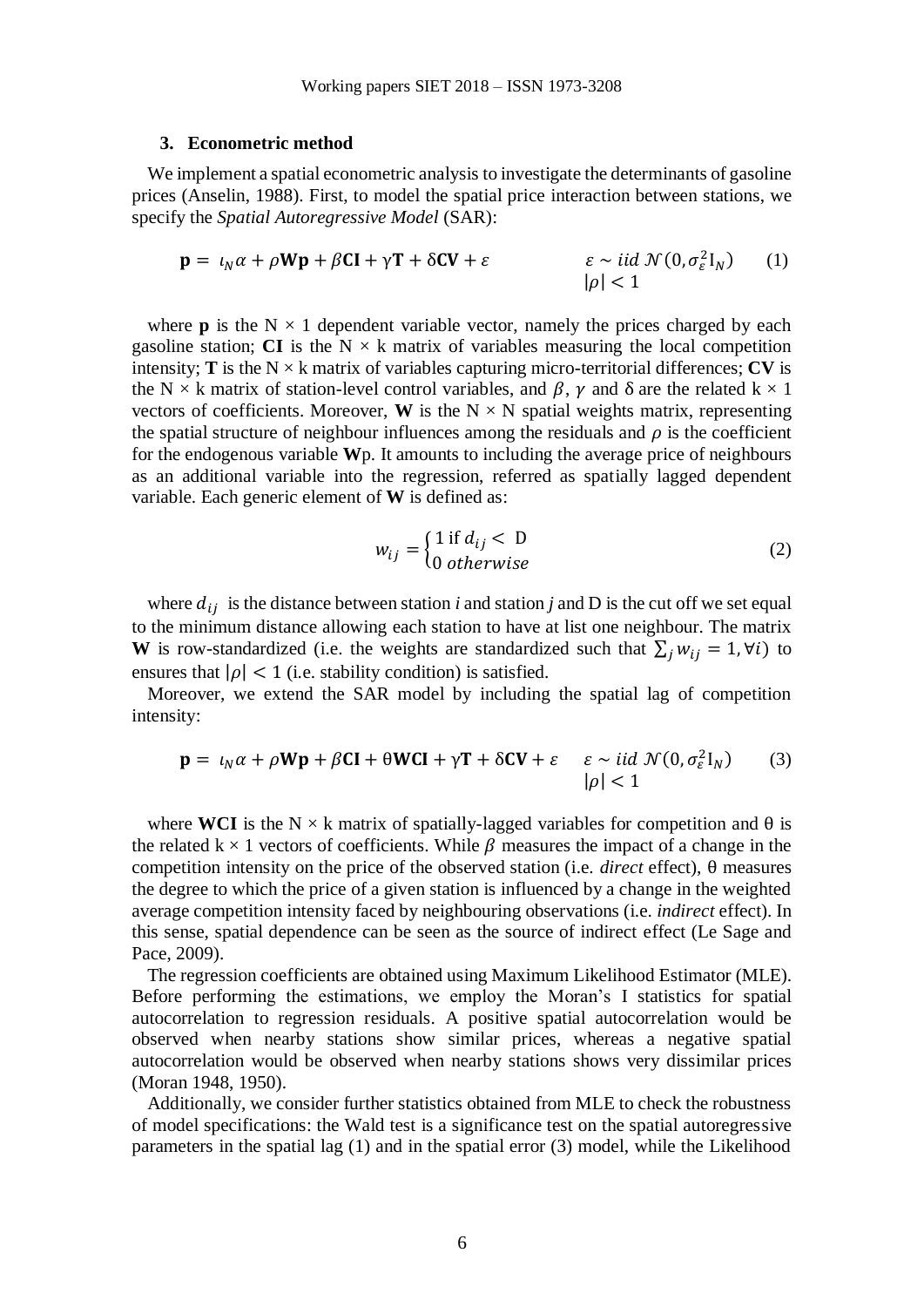Ratio (LR) test statistics compares the spatial models with the model with no spatial effects.

## **4. Empirical design**

#### *4.1 Research context*

1

The Italian gasoline sector consists of vertically integrated companies that control the market from production to sales in service stations. Most of branded stations are company owned and only a few operate as independent dealers. There are major companies holding altogether the 95% of market share: Agip Eni, Api-Ip, Esso, Q8, Shell, Tamoil and Total Erg.<sup>6</sup> Due to the heterogenous morphology of the territory, the Italian gasoline sector is typically characterized by a capillary diffusion of service stations, despite some areas are still not adequately covered. Unlike European countries, such as Germany and UK, the presence of white pump stations is very limited compared to the European average (see Alderighi and Baudino, 2015).

The retail price is defined by stations as follows. The gasoline stations' owner (or manager) can set a price ranging from a minimum to a maximum. The minimum price corresponds to the price paid by the gasoline station to the main company. The maximum price is established by the main company that provides also an indication to the stations' owner on the retail price to be charged (see Andreoli-Versbach, 2011).<sup>7</sup>

Our analysis focuses on Rome city because it shows a good degree of heterogeneity in the territorial characteristics that appears to be suitable for testing our research idea. We define gasoline market areas, within Rome city, at the very local level, by adopting the toponymic subdivision (see Figure 1) to detect, with accuracy, the existence of spatial patterns of prices.

There are: 22 *wards* that make up the historic centre, all included within the Aurelian Walls; 35 *districts* surrounding the historic centre outside the Aurelian Walls; 6 *suburbs*, namely territories beyond the district, and 53 sparsely populated *zones*, the so-called the Agro Romano.

 $6$  The company Total Erg results from the merger of two companies, Total and Erg, happened in 2010.

<sup>7</sup> Retail prices has two components: the industrial component (cost of crude oil extractions and transportations) and the fiscal component (excise and a value-added tax applied to both industrial and fiscal component). Data from the Italian Ministry of Economic Development show an average industrial component of 0.532  $\epsilon$  per litre in 2015, in line with the Euro-area average of 0.524  $\epsilon$  per litre. The fiscal component is of 1.006  $\overline{e}$  per litre in 2015, which is higher than the Euro-area average, estimated at 0.883  $\overline{e}$ per litre. Similarly for diesel, the price in Italy is of 1.409  $\epsilon$  per litre, including the tax component of 0.871 €, which remains above the Euro-area average of € 0.706 per litre (see *La Situazione Energetica Nazionale nel 2015, 2016*, Direzione Generale per la Sicurezza dell'approvvigionamento e le Infrastrutture Energetiche, Ministero Dello Sviluppo Economico).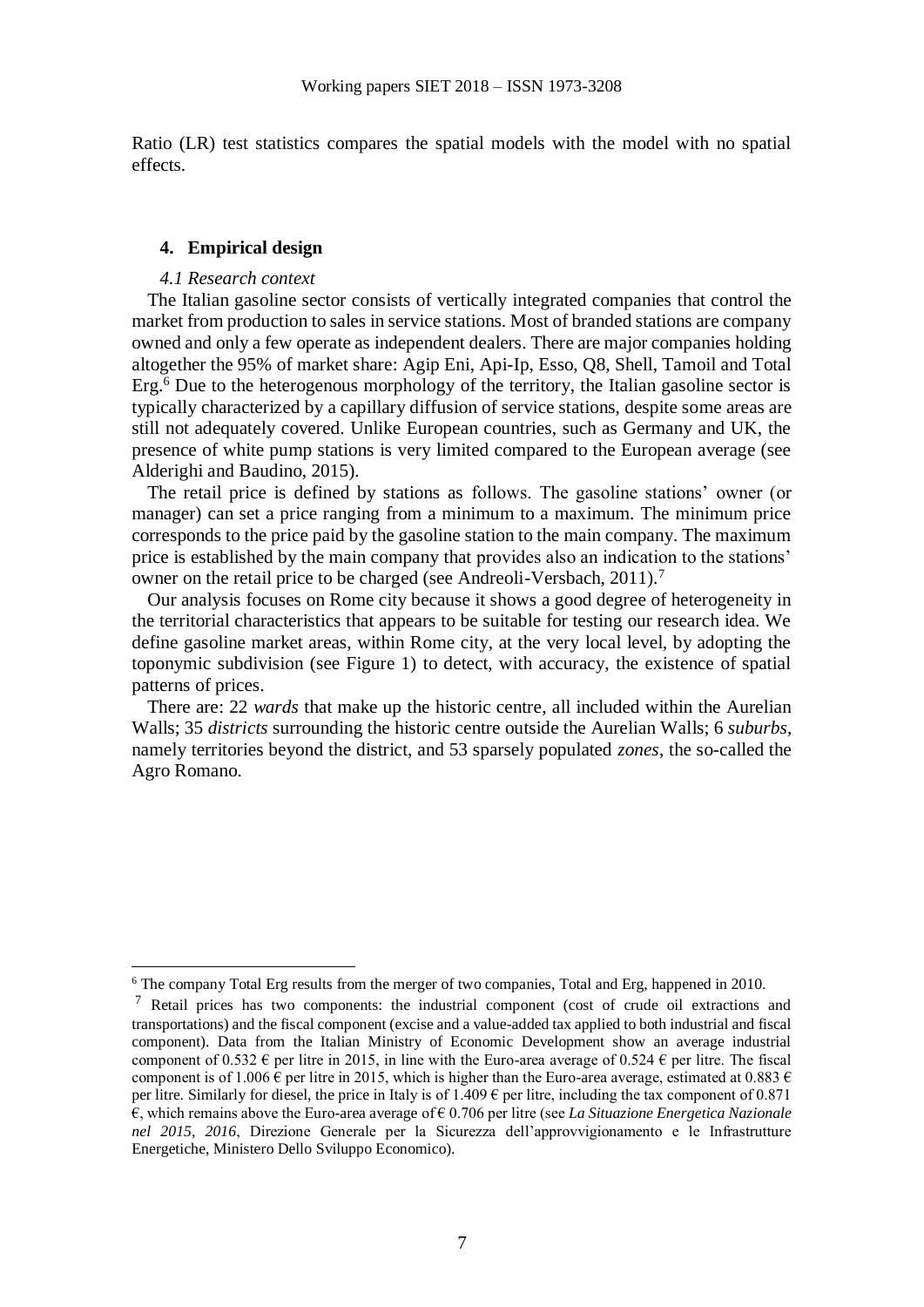

Figure 1. Toponymic subdivisions of Rome city. Source: Authors' own.

Moreover, Figure 2 shows the fifteen *municipalities* of Rome representing the administrative subdivisions of the territory, corresponding to a more aggregate level compared to toponymic areas.



Figure 2. Municipality of Rome city. Source: Authors' own.

The list of municipalities and toponymic subdivisions is provided in the Appendix (see Table A1).

According to the data collected from the «Osservatorio Prezzi Carburanti» of the Italian Ministry of the Economic Development, in the city of Rome there are 617 self-service stations providing gasoline and diesel fuel. In Table 1, we show the market shares of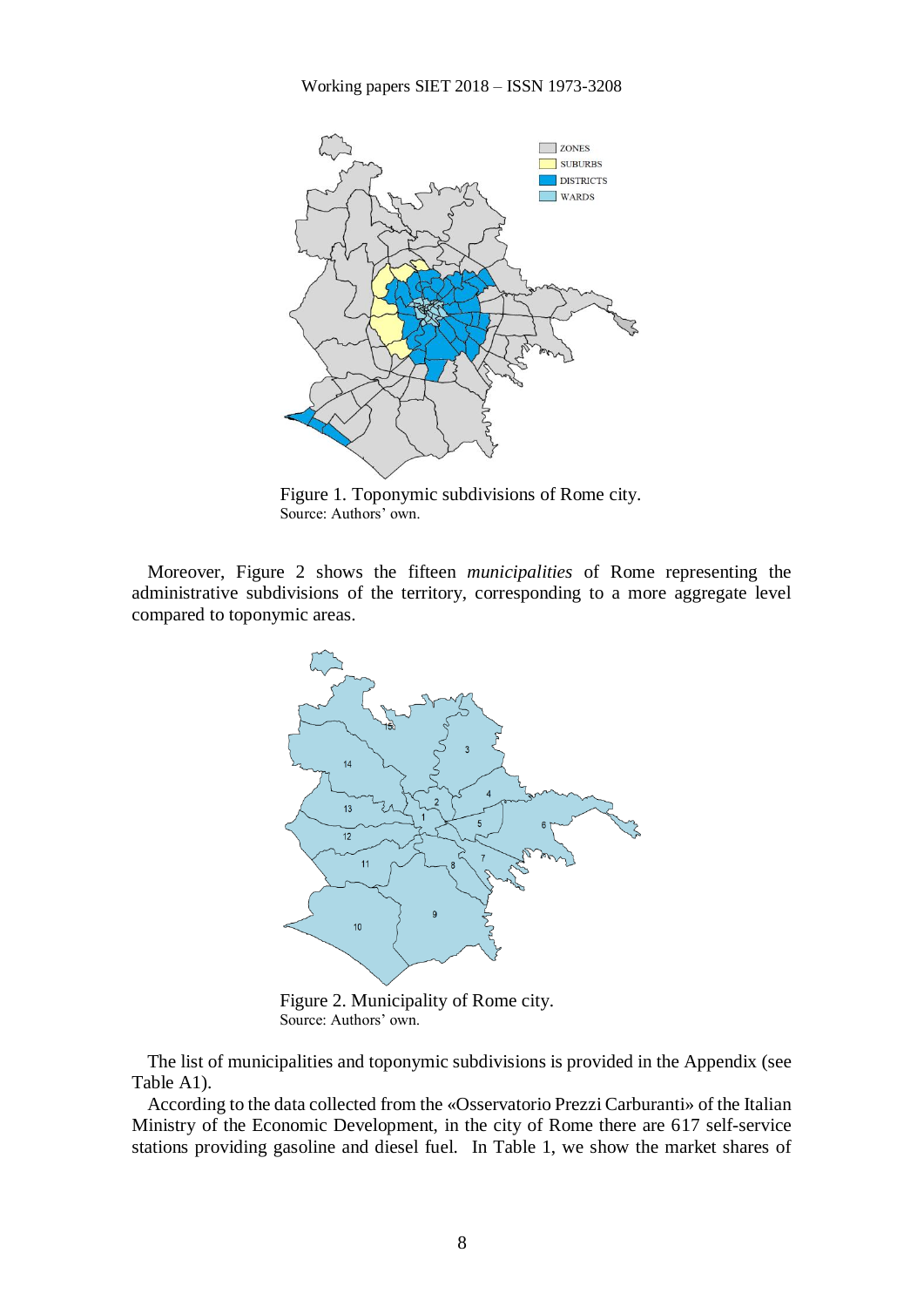active oil companies constructed using the number of stations from the same company. The companies with greater market shares are Agip Eni, Api Ip, Q8 and Total Erg. These figures reflect the market shares held by companies at national-level, as previously mentioned.

| <b>Brand</b>     | Stations $(n)$ | Percentage $(\% )$ |
|------------------|----------------|--------------------|
| Agip Eni         | 147            | 23.82              |
| Api Ip           | 142            | 23.01              |
| Q8               | 84             | 13.61              |
| <b>Total Erg</b> | 78             | 12.64              |
| Esso             | 54             | 8.75               |
| White Pumps      | 43             | 6.97               |
| Tamoil           | 31             | 5.02               |
| Repsol           | 10             | 1.62               |
| Retitalia        | 7              | 1.13               |
| <b>Blu Fuel</b>  | 6              | 0.97               |
| Enerpetroli      | 6              | 0.97               |
| 7sette           | $\overline{2}$ | 0.32               |
| Edra Oil         | $\overline{2}$ | 0.32               |
| MyOil            | $\overline{2}$ | 0.32               |
| Auchan           | 1              | 0.16               |
| Carrefour        | 1              | 0.16               |
| Shell            | 1              | 0.16               |
| Total            | 617            | 100                |

Table 1. Market shares of oil companies in the city of Rome.

### *4.2 Data and variables' construction*

We combine station-level data and territorial-level data stemming from different sources. Station-level data within the boundary of the city of Rome in 2016 are collected from the «Osservatorio Prezzi Carburanti» of the Italian Ministry of the Economic Development**.** As required by Law 99/2009, starting from September 2013, it is mandatory for the fuel distribution systems' operators of the entire road network to inform the Ministry of Economic Development about the prices charged for all types of fuels and for all forms of sale, with priority for self-service mode, if active during the entire opening hours. The mandatory frequency of communications by gasoline stations is weekly, to be carried out within the eighth day from the last communication, even when no price variation occurs. The database provides comprehensive information for each fuel distribution plants, such as the kind of fuel distributed, the provision mode, the location address, the geolocation and the brand name. In our sample, there are 20 different gasoline brand.

Using this database, we define the dependent variable *Price*, the average yearly price per litre of each fuel station *i*. We calculate the average price per litre using the daily selfservice prices charged by stations over the observed year for two kinds of fuels, *gasoline* and *diesel*.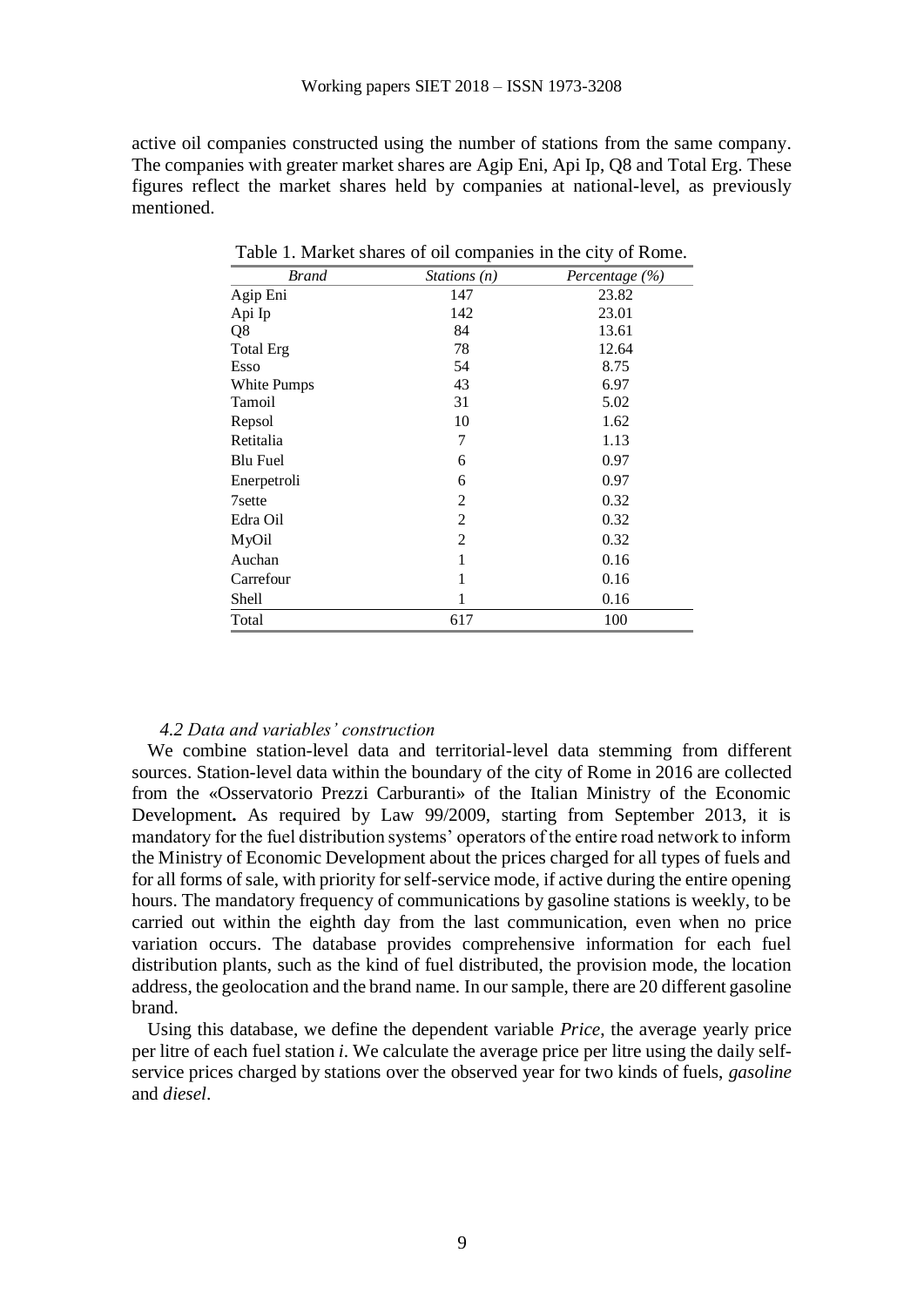Regarding explanatory variables, we construct several measures for competition intensity at the local level:

- *Brand market share*, the market share of gasoline brand *i* in the toponymic subdivision *j*, calculated as the number of same-brand stations within a toponymic subdivision over the total number of stations in that area;
- *CR*<sub>3</sub>, equal to  $\sum_{i=1}^{3} Brand market share_{i,j}$ ;
- *HHI*, equal to  $\sum_{i=1}^{J} Brand$  market share $\sum_{i,j=1}^{2}$  $J_{i=1}$ Brand market share $_{i,j}^2$ ;
- *N Stations*, the number of gasoline stations in the toponymic subdivision *j*
- *N Low-cost stations*, the number of low-cost stations in the toponymic subdivision *j*.<sup>8</sup>

To control for differences in prices due to the road where the station is located, we define the following dichotomous variables: *Motorway*, equal to 1 if the gasoline station is located on a motorway, 0 otherwise; *Trunk road*, equal to 1 if the gasoline station is located on a trunk road, 0 otherwise; and, *Other road*, equal to 1 if the gasoline station is located on other roads, 0 otherwise. Additionally, *Brand dummies* are introduced to control for differences in prices depending on the stations' brand.

Station-level data are matched with data at the territorial-level. In line with surveyed papers, as first proxy of transport demand, we consider the variable *Population 20 to 69*, that we define as the logarithm of the number of inhabitants aged between 20 and 69. We expect a positive coefficient for this variable. Moreover, we define the variable *Commercial activities,* the logarithm of the number of active commercial businesses, to capture the intensity of the economic activities in the neighbourhood and, likely, a greater demand for fuel. Hence, a positive coefficient for this variable is expected. The data used to construct these two variables are provided by ISTAT at municipality-level for the reference year 2012. Finally, to seize the richness of the territory and the overall willingness to pay of inhabitants, we define the variable *Real estate value*, the logarithm of the value of buildings per square meter in euro, for which we expect a positive coefficient. This variable is constructed using data from the Revenue Agency at the toponymic-level. The Agency reports the minimum and maximum value of properties per semester. We calculate the average value of civil dwellings for the year 2016.

After data cleaning, due to missing values on some station-level and toponymic-level variables, we end up with a final dataset comprising 601 valid observations. In Table 2 we summarize the definitions and the data sources for the variables in the empirical analysis, while in Table 3 we provide some descriptive statistics.

1

<sup>8</sup> *Low-cost stations* are Auchan, Pompe Bianche and Carrefour.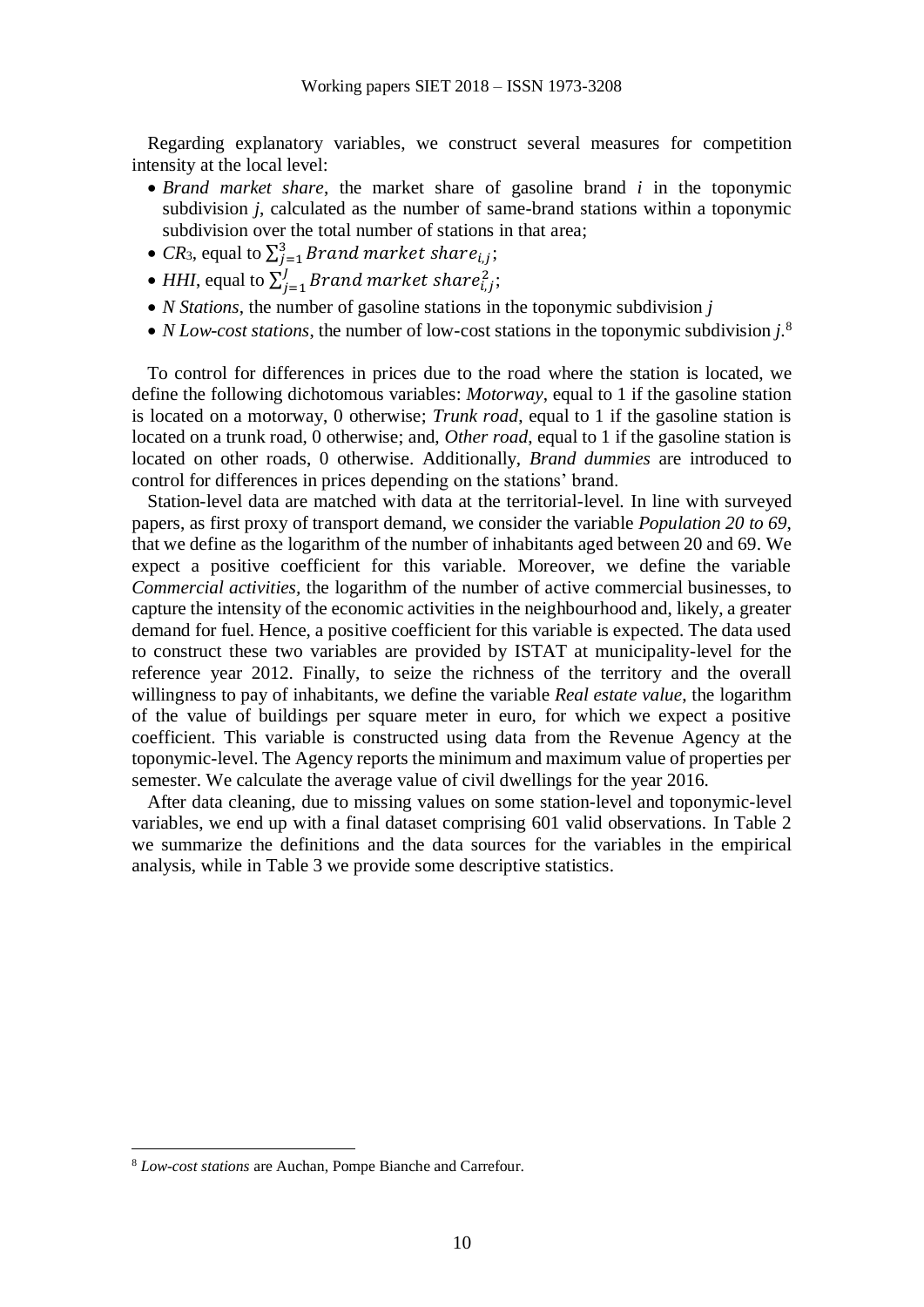| Variable              | Description                                                                                                                                                                                         | Level            | Source                                                                              |
|-----------------------|-----------------------------------------------------------------------------------------------------------------------------------------------------------------------------------------------------|------------------|-------------------------------------------------------------------------------------|
| Price                 | Average yearly self-service price<br>per litre for two kinds of fuels<br>(gasoline and diesel) of station $i$ .                                                                                     | Station          | Osservatorio Prezzi Carburanti,<br>Italian Ministry of the<br>Economic Development. |
| Brand market share    | Market share of gasoline brand i<br>in the toponymic area $j$<br>(calculated as the number of<br>same-brand stations within a<br>toponymic area over the total<br>number of stations in that area). | Toponymic        | Osservatorio Prezzi Carburanti,<br>Italian Ministry of the<br>Economic Development. |
| CR <sub>3</sub>       | Equal to<br>$\sum_{i=1}^{3} Brand$ market share <sub>i,j</sub>                                                                                                                                      | Toponymic        | Osservatorio Prezzi Carburanti,<br>Italian Ministry of the<br>Economic Development. |
| HHI                   | Equal to<br>$\sum_{i=1}^{J} Brand$ market share $_{i,j}^{2}$ .                                                                                                                                      | Toponymic        | Osservatorio Prezzi Carburanti,<br>Italian Ministry of the<br>Economic Development. |
| N Stations            | Number of gasoline stations in<br>the toponymic area j.                                                                                                                                             | Toponymic        | Osservatorio Prezzi Carburanti,<br>Italian Ministry of the<br>Economic Development. |
| N Low-cost stations   | Number of low-cost gasoline<br>stations in the toponymic area $j$ .                                                                                                                                 | Toponymic        | Osservatorio Prezzi Carburanti,<br>Italian Ministry of the<br>Economic Development. |
| Road type             |                                                                                                                                                                                                     | Station          | Osservatorio Prezzi Carburanti,                                                     |
| Motorway              | Equal to 1 if the gasoline station<br>is located on a motorway, 0<br>otherwise.                                                                                                                     |                  | Italian Ministry of the<br>Economic Development.                                    |
| Trunk road            | Equal to 1 if the gasoline station<br>is located on a trunk road, 0<br>otherwise.                                                                                                                   |                  |                                                                                     |
| Other road            | Equal to 1 if the gasoline station<br>is located on other roads, 0<br>otherwise.                                                                                                                    |                  |                                                                                     |
| Population 20 to 69   | Logarithm of the number of<br>inhabitants aged between 20 and<br>69.                                                                                                                                | Municipalit<br>y | National Institute for Statistics<br>(ISTAT).                                       |
| Commercial activities | Logarithm of the number of                                                                                                                                                                          | Municipalit      | National Institute for Statistics                                                   |
| Real estate value     | active commercial businesses.<br>Logarithm of the average yearly<br>value of civil dwellings per<br>square meter in euro.                                                                           | у<br>Toponymic   | (ISTAT).<br>Revenue Agency (Agenzia<br>delle Entrate - OMI).                        |

Table 2. Variables' definition and data sources.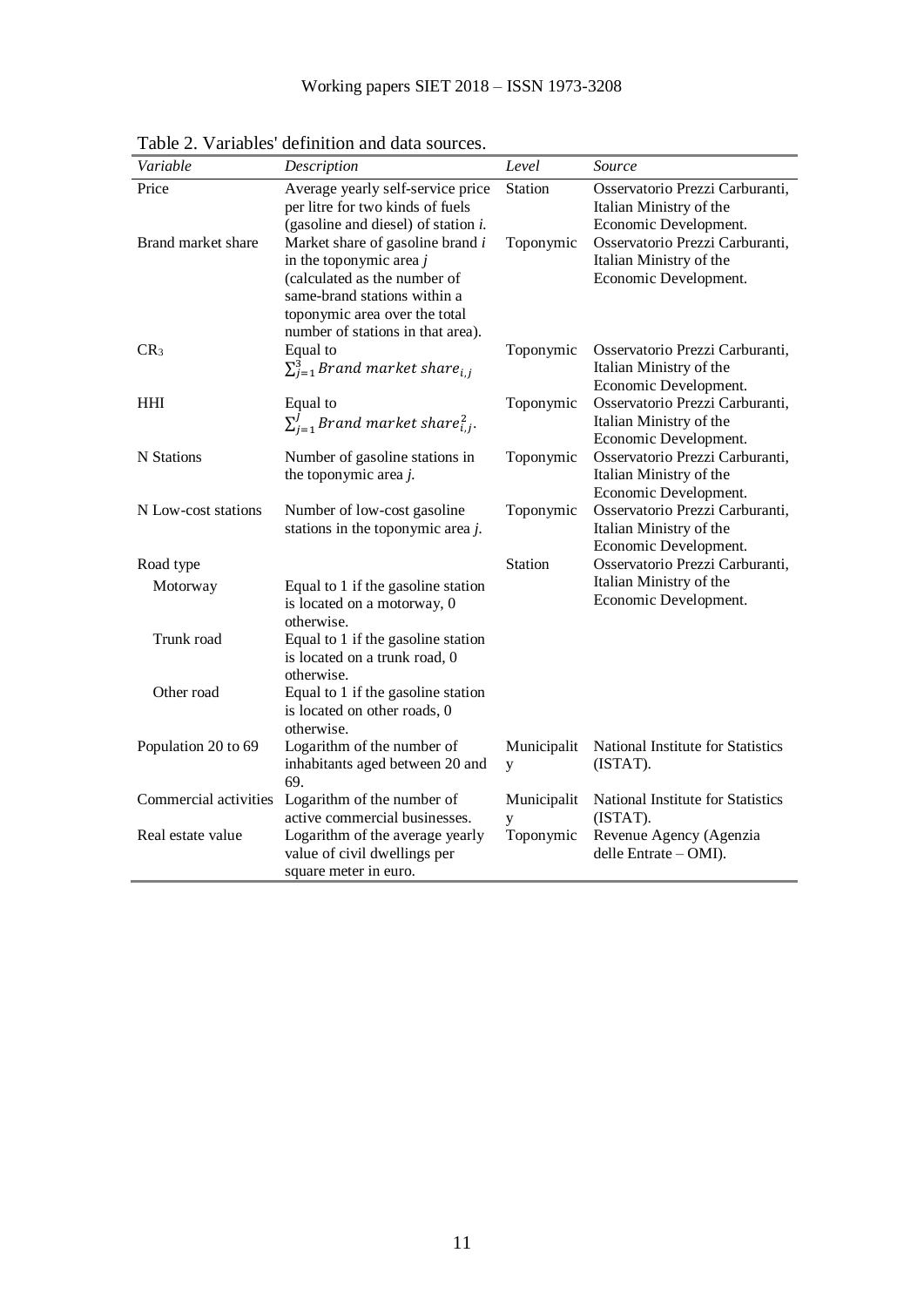| <b>Variable</b>       | Obs | <b>Mean</b> | Std. Dev. | Min       | <b>Max</b> |
|-----------------------|-----|-------------|-----------|-----------|------------|
| <b>Gasoline Price</b> | 601 | 14.742      | 0.0595    | 1.148     | 1.750      |
| Diesel Price          | 599 | 12.843      | 0.0630    | 1.137     | 1.557      |
| Brand market share    | 601 | 28.536      | 19.696    | 3.57      | 100        |
| CR <sub>3</sub>       | 601 | 88.852      | 13.021    | 60        | 100        |
| <b>HHI</b>            | 601 | 2,853.596   | 1,676.876 | 1,377.78  | 10,000     |
| N Station             | 601 | 1.1156      | 6.4092    |           | 28         |
| N Low cost station    | 601 | 1.0150      | 1.5389    | $\Omega$  | 6          |
| Big Brand station     | 601 | 9.4143      | 5.0662    | $\Omega$  | 20         |
| Motorway              | 601 | 0.03        | 0.1706    | $\Omega$  | 1          |
| Trunk roads           | 601 | 0.03        | 0.1706    | $\Omega$  | 1          |
| Other roads           | 601 | 0.9401      | 0.2375    | $\Omega$  | 1          |
| Population 20 to 69   | 601 | 95,379.55   | 31,841.54 | 30,611    | 155,289    |
| Commercial activities | 601 | 4,336.854   | 2,106.971 | 1,699     | 12,936     |
| Real estate value     | 601 | 3,085.014   | 784.7428  | 1,633.333 | 7,25       |

Table 3. Descriptive statistics.

## **5. Results and discussion**

1

The presentation of results is organized as follows. The estimation results of SAR model with as dependent variables the *gasoline* prices and the *diesel* prices are collected in Table 4*a* and Table 4*b*, respectively. The estimation results of SAR model with the inclusion of spatially-lagged competition variables are reported in Table 5.<sup>9</sup>

The Moran's I test statistics reported at the bottom of each table, allows to strongly reject the null of zero-correlation among observations, it shows a positive relationship between prices and spatially-lagged prices, which implies a positive spatial autocorrelation. In other words, nearby gasoline and diesel stations tend to apply similar prices. Moreover, the LR test statistics confirms that the spatial model is preferred over the model with no spatial effects. Overall, the suitability of spatial regression analysis is strongly supported.

The variables measuring the competition at the local level are introduced one at a time in the model because they are built using the same data (i.e. number of stations). Moreover, we estimate regressions with and without the territorial variables to assess their contribution in explaining price variation across stations. Overall, estimated coefficients are robust across regressions with *gasoline* and *diesel* prices.

The coefficients of *Brand market share*, *CR*<sup>3</sup> and *HHI* are all positive and highly significant across regressions for both types of fuel prices, thus suggesting that the higher the market share and the concentration within a toponymic area, the higher the prices charged by stations. Consistently, the coefficient of *N Stations* is negative and highly significant: the greater the number of stations within a toponymic area, the lower the price charged by competitors. Regarding the presence of low-cost stations, we provide evidence in favour of the competition effect because the coefficient of *N Low-cost stations* is negative and highly significant. Our findings, in line with previous research (Van Meerbeek, 2003; Barron et al., 2004; Eckert and West, 2004; Clemenz and Gugler, 2006;

<sup>9</sup> Estimations are performed with R software, *spdep* package developed by Bivand (2018).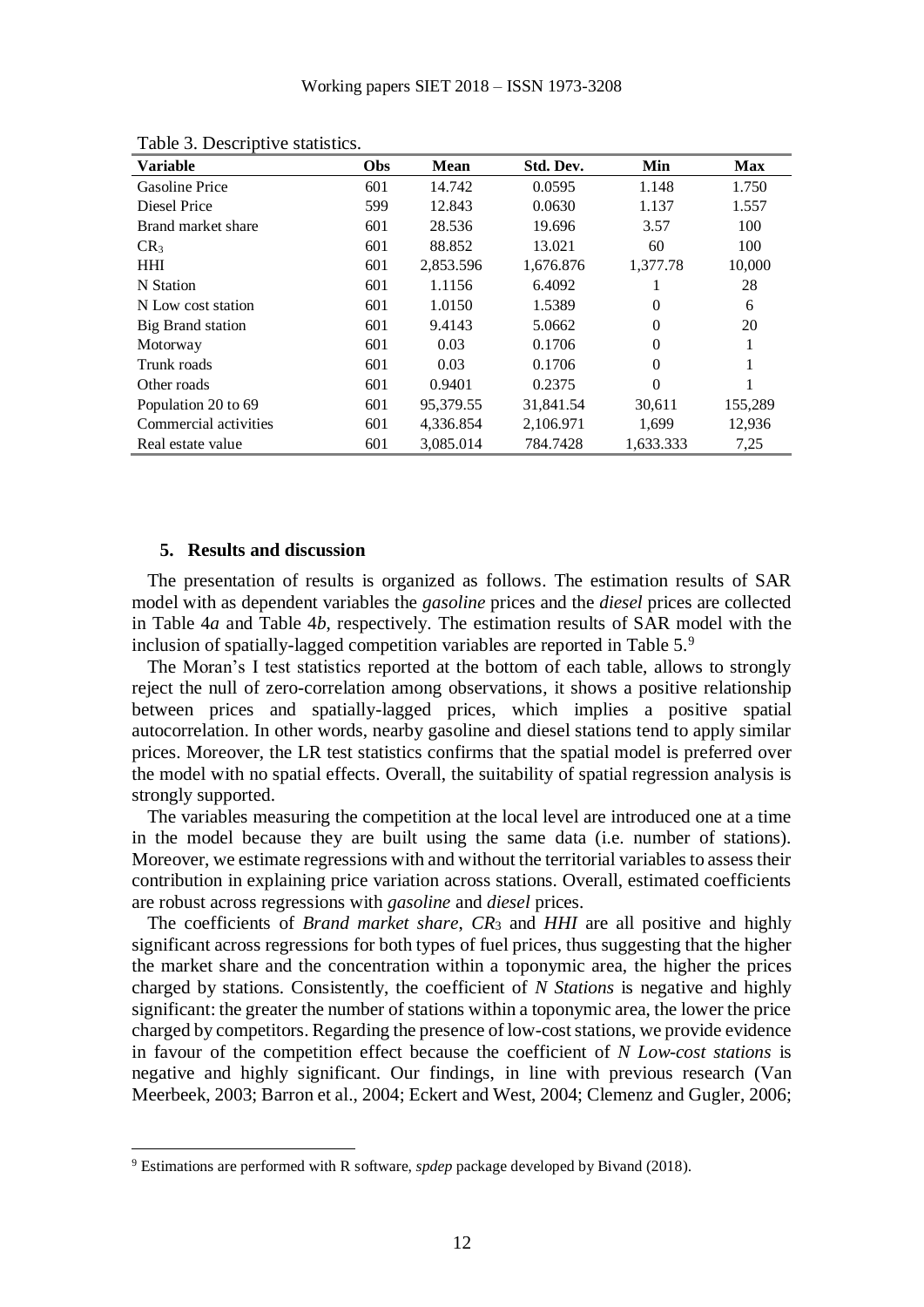Kihm et al., 2016), allow us to claim that a greater competition at the local level is clearly associated with lower prices, whatever measure of competition is used.

Concerning station-level controls, the coefficients of *Trunk road* and *Other road* are negative and significant. This implies that stations located on these types of roads charge lower prices compared to stations located on *Motorway* (the omitted category).

Turning to territorial variables, the coefficient of *Population 20 to 69* is not statistically different from zero, while the coefficient of *Commercial activities* is positive and significant across regressions. In the city of Rome, or more generally in large cities, the number of people moving to a district because of its attractiveness (commercial activities, schools and other facilities) might be very different from the number of actual residents. Therefore, the number of potential fuel consumers can be better proxied by the presence of economic activities in the observed municipality rather than by the mere number of residents. Moreover, the coefficient of *Real estate value* is positive and highly significant across regressions, meaning that the greater the richness of the local area, the higher the prices charged by stations. Interestingly, this variable appears to have the greatest effect on prices compared to the other territorial factors.

Coming to the coefficient  $\rho$  for the endogenous variable **W**p, it appears to be positive and highly significant across regressions, thus confirming the existence of spatial price interaction among competing stations. However, it is worth noting that the size of  $\rho$  is lower in regressions where the territorial variables are included.<sup>10</sup>

The results of the SAR model with spatially-lagged competition variables confirm the results already obtained with the baseline SAR model. In the specific, the coefficients of the spatially-lagged *CR*3, *N Stations* and *N Low-cost stations* are significant and have the same sign of the corresponding variable. The prices charged are *directly* affected by the competition faced by the observed stations, but they are also *indirectly* affected by the average (spatially weighted) competition faced by neighbouring stations. In other words, an increase in local competition has a negative effect on the price charged by a given station, which is transmitted to prices charged by competitors in the neighbours. Interestingly, the curbing effect on prices by low-cost stations' presence appears to be very strong: it is not limited to competitors in the same local market but, instead, affects competitors in nearby local markets.

With the introduction of spatially-lagged competition variables, the significance level and the size of the coefficient  $\rho$  for the endogenous variable **W**p notably reduce, meaning the spatial interaction is also explained by the spatial dependence of competition variables.

All in all, our results highlight the relevance of introducing the spatially-lagged competition variables and territorial variables in the empirical specification to better capture the spatial structure of gasoline prices, which is explained, not only by the spatial autocorrelation, but also by the spatial dependence of competition variables. For the same reason, the inclusion of territorial variables seems relevant for capturing micro-territorial differences.

We have also performed the estimations using the average yearly full-service prices per litre for *gasoline* and *diesel* as dependent variables, instead of self-service prices.<sup>11</sup> In this case, price variation turns to be explained mostly by brand-specific dummies. There is no

<u>.</u>

 $10$  The authors have performed regressions by adding one at a time the territorial variables. It turns out the size of ρ shrinks the most as the variable Real estate value is introduced. These estimations are available from the authors upon request.

<sup>&</sup>lt;sup>11</sup> Results are available from the authors.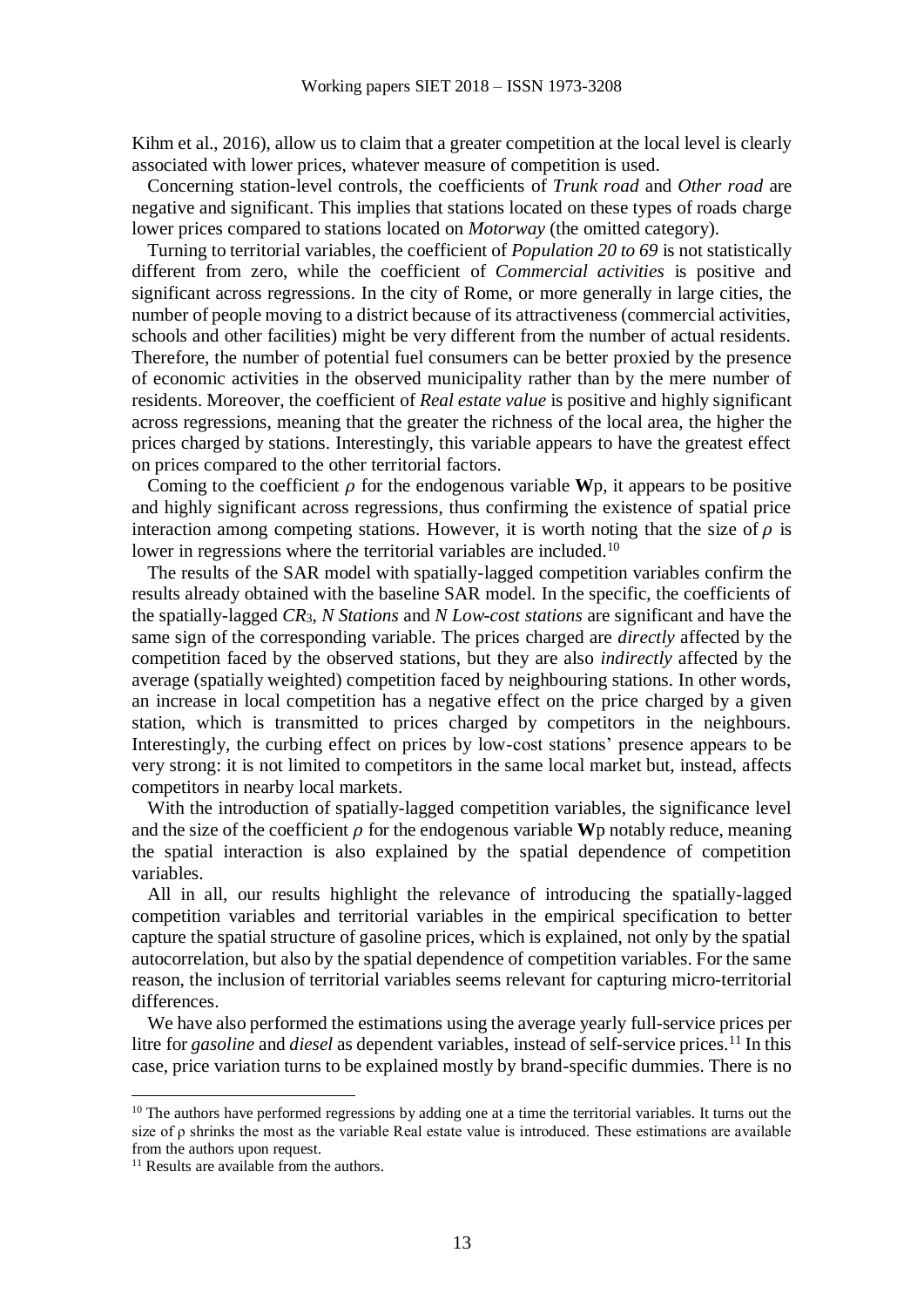evidence of spatial price interaction between stations and, moreover, neither competition variables nor territorial variables are found to affect prices consistently. This could be because consumers purchasing the full-service gasoline are typically less price sensitive and, thus, less willing to drive around to find out the cheapest station. This implies that for these consumers, stations might set prices following their brand strategies, regardless of the competitive environment and any other factors.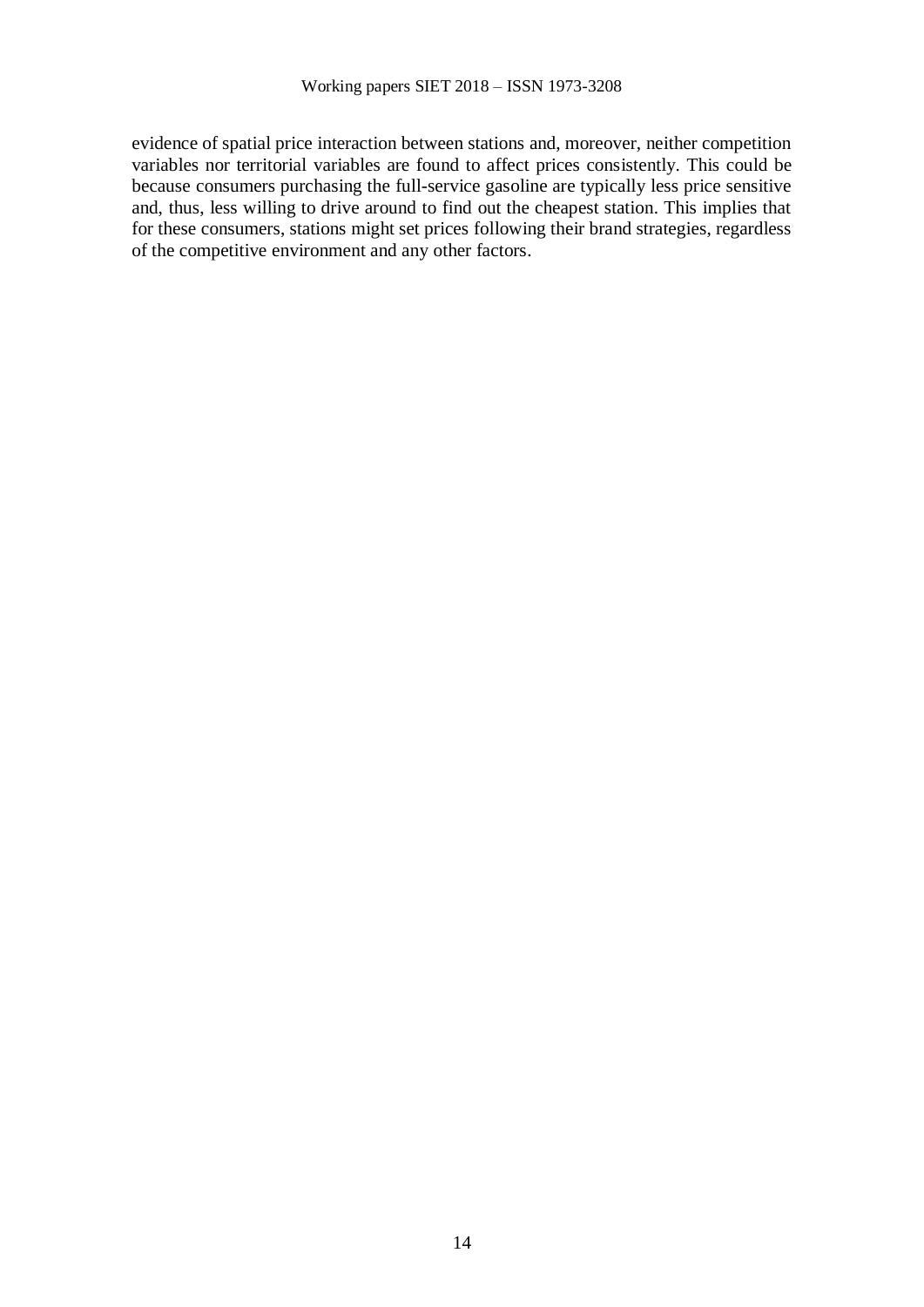|                                        | Table 4a: SAR model. Dependent variable: Average yearly <i>gasoline</i> price. |                            |                            |                            |                            |                                     |                            |                            |                            |                            |
|----------------------------------------|--------------------------------------------------------------------------------|----------------------------|----------------------------|----------------------------|----------------------------|-------------------------------------|----------------------------|----------------------------|----------------------------|----------------------------|
|                                        | <b>Brand Market</b><br><b>Share</b>                                            | $CR_3$                     | $H\!H\!I$                  | N Stations                 | N Low-cost<br>stations     | <b>Brand Market</b><br><b>Share</b> | $CR_3$                     | $H\!H\!I$                  | N Stations                 | N Low-cost<br>stations     |
|                                        | (1)                                                                            | (2)                        | (3)                        | (4)                        | (5)                        | (6)                                 | (7)                        | (8)                        | (9)                        | (10)                       |
| W Price $(\rho)$                       | $0.62594***$                                                                   | 0.58699***                 | $0.62045***$               | 0.58608***                 | $0.5913***$                | 0.52359***                          | 0.45924***                 | $0.5261***$                | 0.49939**                  | 0.49958***                 |
| Competition                            | $0.00037**$<br>(0.00012)                                                       | $0.00050**$<br>(0.00019)   | $0.00049**$<br>(0.0001)    | $-0.00164***$<br>(0.00037) | $-0.00629***$<br>(0.00158) | $0.00030**$<br>(0.00013)            | $0.00074***$<br>(0.00019)  | $0.00041**$<br>(0.00014)   | $-0.00185***$<br>(0.00040) | $-0.00733***$<br>(0.00161) |
| Road Type*                             |                                                                                |                            |                            |                            |                            |                                     |                            |                            |                            |                            |
| Trunk Road                             | $-0.04472**$<br>(0.01916)                                                      | $-0.04230**$<br>(0.01916)  | $-0.0458**$<br>(0.01911)   | $-0.04129**$<br>(0.01899)  | $-0.03979**$<br>(0.01904)  | $-0.05012**$<br>(0.01886)           | $-0.04803**$<br>(0.018722) | $-0.05068**$<br>(0.01882)  | $-0.04448**$<br>(0.01864)  | $-0.04441**$<br>(0.01865)  |
| Other Roads                            | $-0.04662***$<br>(0.01364)                                                     | $-0.04476***$<br>(0.01369) | $-0.04526***$<br>(0.01361) | $-0.03993***$<br>(0.01363) | $-0.04594***$<br>(0.01356) | $-0.05857***$<br>(0.01361)          | $-0.05748***$<br>(0.01351) | $-0.05732***$<br>(0.01360) | $-0.05192**$<br>(0.01354)  | $-0.05929***$<br>(0.01343) |
| <b>Brand dummy</b>                     | <b>YES</b>                                                                     | <b>YES</b>                 | <b>YES</b>                 | <b>YES</b>                 | <b>YES</b>                 | <b>YES</b>                          | <b>YES</b>                 | <b>YES</b>                 | <b>YES</b>                 | <b>YES</b>                 |
| <b>Territorial</b><br><b>Variables</b> |                                                                                |                            |                            |                            |                            |                                     |                            |                            |                            |                            |
| Population 20                          |                                                                                |                            |                            |                            |                            | $-0.00298$                          | 0.00252                    | $-0.00182$                 | 0.00610                    | 0.00355                    |
| to $69$<br>Commercial                  |                                                                                |                            |                            |                            |                            | (0.00621)<br>$0.01771**$            | (0.00649)<br>$0.01867**$   | (0.00624)<br>0.016890**    | (0.00656)<br>0.01078*      | (0.00641)<br>$0.01765**$   |
| Activities                             |                                                                                |                            |                            |                            |                            | (0.00627)                           | (0.00616)                  | (0.00628)                  | (0.00644)                  | (0.00613)                  |
| Real estate                            |                                                                                |                            |                            |                            |                            | 0.03489**                           | $0.04411***$               | 0.03470461**               | $0.04620***$               | 0.04088                    |
| value                                  |                                                                                |                            |                            |                            |                            | (0.01104)                           | (0.01102)                  | (0.01101)                  | (0.01096)                  | (0.01081)                  |
| LR test Value                          | 16.292                                                                         | 13.649                     | 15.993                     | 13.945                     | 14.189                     | 9.7472                              | 7.2276                     | 9.8811                     | 8.8807                     | 8.8815                     |
| <b>AIC</b>                             | $-1708$                                                                        | $-1707.1$                  | 1711.7                     | $-1719.2$                  | $-1715.5$                  | $-1728.1$                           | $-1737.2$                  | $-1730.7$                  | $-1743.7$                  | $-1743$                    |
| <b>Wald Statistics</b>                 | 25.415                                                                         | 20.772                     | 24.81                      | 23.028                     | 22.179                     | 13.987                              | 9.4718                     | 14.112                     | 11.831                     | 11.871                     |
| Moran's I test                         | $0.03532$ ***                                                                  | $0.03532$ ***              | $0.03532$ ***              | $0.03532$ ***              | $0.03532$ ***              | $0.03532$ ***                       | $0.03532$ ***              | $0.03532$ ***              | $0.03532$ ***              | $0.03532$ ***              |
| Observations                           | 601                                                                            | 601                        | 601                        | 601                        | 601                        | 601                                 | 601                        | 601                        | 601                        | 601                        |

Working papers SIET 2018 – ISSN 1973-3208

\*Omitted category: motorway.

\*\*\* p<0.01, \*\* p<0.05, \* p<0.11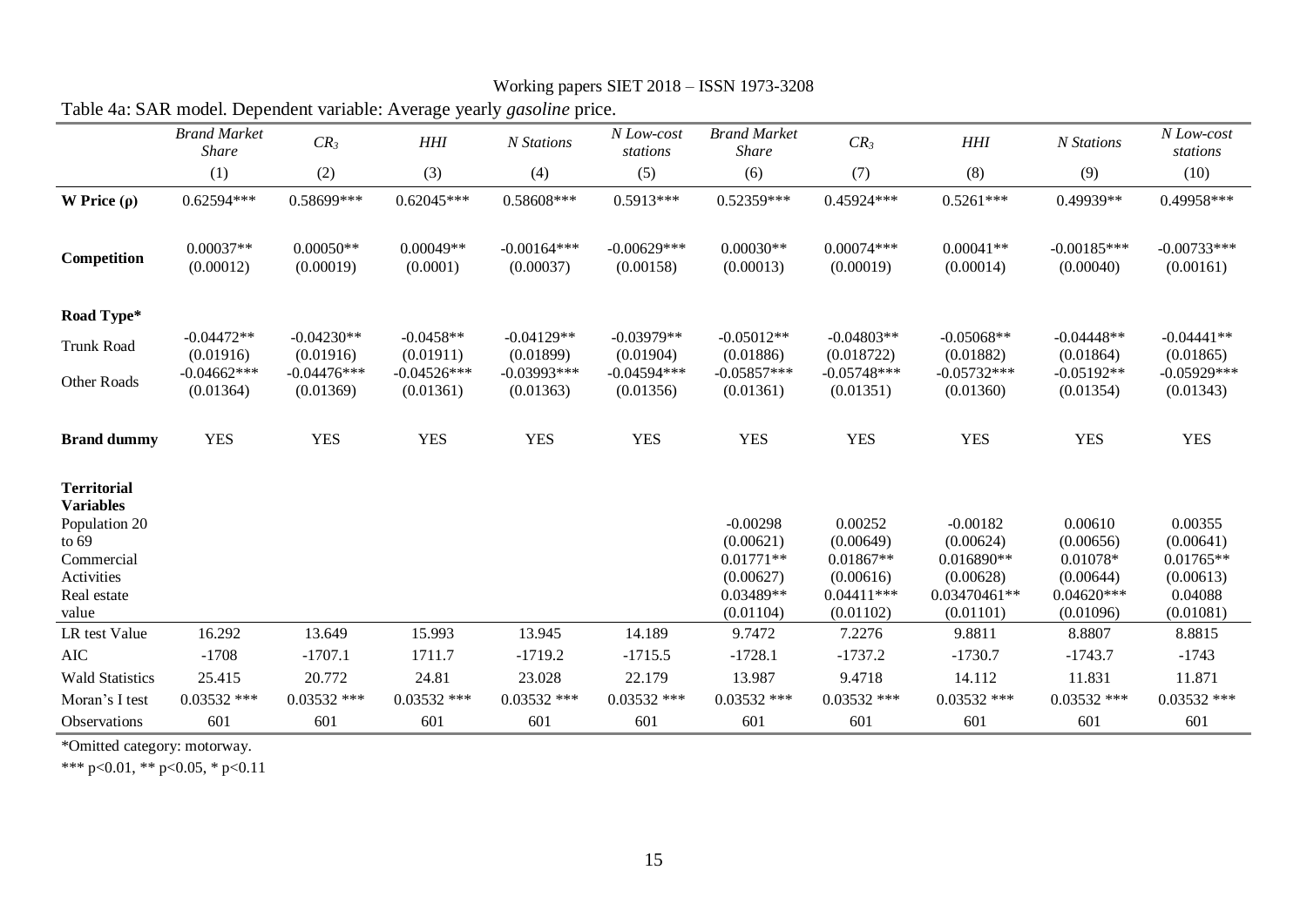|                                                                                                                      | <b>Brand</b><br>Market Share | $CR_3$                    | $H\!H\!I$                 | N Stations                | N Low-cost<br>stations      | <b>Brand</b><br>Market Share                                   | CR <sub>3</sub>                                                   | $H\!H\!I$                                                         | N Stations                                                 | N Low-cost<br>stations                                           |
|----------------------------------------------------------------------------------------------------------------------|------------------------------|---------------------------|---------------------------|---------------------------|-----------------------------|----------------------------------------------------------------|-------------------------------------------------------------------|-------------------------------------------------------------------|------------------------------------------------------------|------------------------------------------------------------------|
|                                                                                                                      | (1)                          | (2)                       | (3)                       | (4)                       | (5)                         | (6)                                                            | (7)                                                               | (8)                                                               | (9)                                                        | (10)                                                             |
| W Price $(\rho)$                                                                                                     | $0.6736***$                  | $0.64103***$              | $0.66704***$              | $0.64036***$              | 0.64924***                  | 0.56987***                                                     | $0.5145***$                                                       | 0.56957***                                                        | 0.54489***                                                 | $0.54771***$                                                     |
| Competition                                                                                                          | $0.00036**$<br>(0.00014)     | $0.00055**$<br>(0.00018)  | $0.00048***$<br>(0.00015) | $-0.0017***$<br>(0.00041) | $-0.00622***$<br>(0.00185)  | $0.00028**$<br>(0.00014)                                       | $0.00074***$<br>(0.00018)                                         | $0.00038**$<br>(0.00015)                                          | $-0.00190$ ***<br>(0.00043)                                | $-0.00730***$<br>(0.00191)                                       |
| Road Type*                                                                                                           |                              |                           |                           |                           |                             |                                                                |                                                                   |                                                                   |                                                            |                                                                  |
| <b>Trunk Road</b>                                                                                                    | $-0.04049**$<br>(0.02025)    | $-0.03827*$<br>(0.02019)  | $-0.04156**$<br>(0.02021) | $-0.03721*$<br>(0.02007)  | $-0.03574*$<br>(0.02017)    | $-0.04620**$<br>(0.01999)                                      | $-0.04439**$<br>(0.01980)                                         | $-0.04673**$<br>(0.01996)                                         | $-0.04061**$<br>(0.01978)                                  | $-0.04089**$<br>(0.01984)                                        |
| Other Roads                                                                                                          | $-0.04074**$<br>(0.014424)   | $-0.03824**$<br>(0.01444) | $-0.03934**$<br>(0.01440) | $-0.03387**$<br>(0.01442) | $-0.04038**$<br>(0.0143726) | $-0.05242***$<br>(0.01444)                                     | $-0.05087***$<br>(0.01429)                                        | $-0.05115***$<br>(0.014435)                                       | $-0.04550***$<br>(0.014372)                                | $-0.05345$<br>(0.01429)                                          |
| <b>Brand dummy</b>                                                                                                   | <b>YES</b>                   | <b>YES</b>                | <b>YES</b>                | <b>YES</b>                | <b>YES</b>                  | <b>YES</b>                                                     | <b>YES</b>                                                        | <b>YES</b>                                                        | <b>YES</b>                                                 | <b>YES</b>                                                       |
| <b>Territorial</b><br><b>Variables</b><br>Population 20<br>to $69$<br>Commercial<br>Activities<br><b>Real Estate</b> |                              |                           |                           |                           |                             | $-0.00552$<br>(0.00659)<br>$0.01624**$<br>(0.00668)<br>0.03705 | $-0.00021$<br>(0.00677)<br>0.01748**<br>(0.00654)<br>$0.04638***$ | $-0.00448$<br>(0.00662)<br>0.01549**<br>(0.00669)<br>$0.03680***$ | 0.00382<br>(0.00697)<br>0.00908<br>(0.00685)<br>0.00908*** | 0.00041<br>(0.00683)<br>$0.01678**$<br>(0.00654)<br>$0.04301***$ |
| Value<br>LR test Value                                                                                               | 21.15                        | 18.44                     | 20.671                    | 18.703                    | 19.211                      | (0.01175)<br>12.929                                            | (0.01165)<br>10.225                                               | (0.01173)<br>12.941                                               | (0.00686)<br>11.805                                        | (0.01160)<br>11.893                                              |
| <b>AIC</b>                                                                                                           | $-1634.5$                    | $-1637$                   | $-1637.6$                 | $-1645.4$                 | $-1638.9$                   | $-1651.4$                                                      | $-1663.2$                                                         | $-1653.5$                                                         | $-1666.3$                                                  | $-1662.1$                                                        |
| <b>Wald Statistics</b>                                                                                               | 34.463                       | 29.366                    | 33.288                    | 31.872                    | 30.929                      | 18.937                                                         | 13.388                                                            | 18.776                                                            | 15.863                                                     | 16.222                                                           |
| Moran's I test                                                                                                       | $0.04477$ ***                | $0.04477***$              | $0.04477***$              | $0.04477$ ***             | $0.04477***$                | $0.04477***$                                                   | $0.04477***$                                                      | $0.04477***$                                                      | $0.04477***$                                               | $0.04477***$                                                     |
| Observations                                                                                                         | 599                          | 599                       | 599                       | 599                       | 599                         | 599                                                            | 599                                                               | 599                                                               | 599                                                        | 599                                                              |

Table 4b: SAR model. Dependent variable: Average yearly *diesel* price.

\*Omitted category: motorway.

\*\*\* p<0.01, \*\* p<0.05, \* p<0.11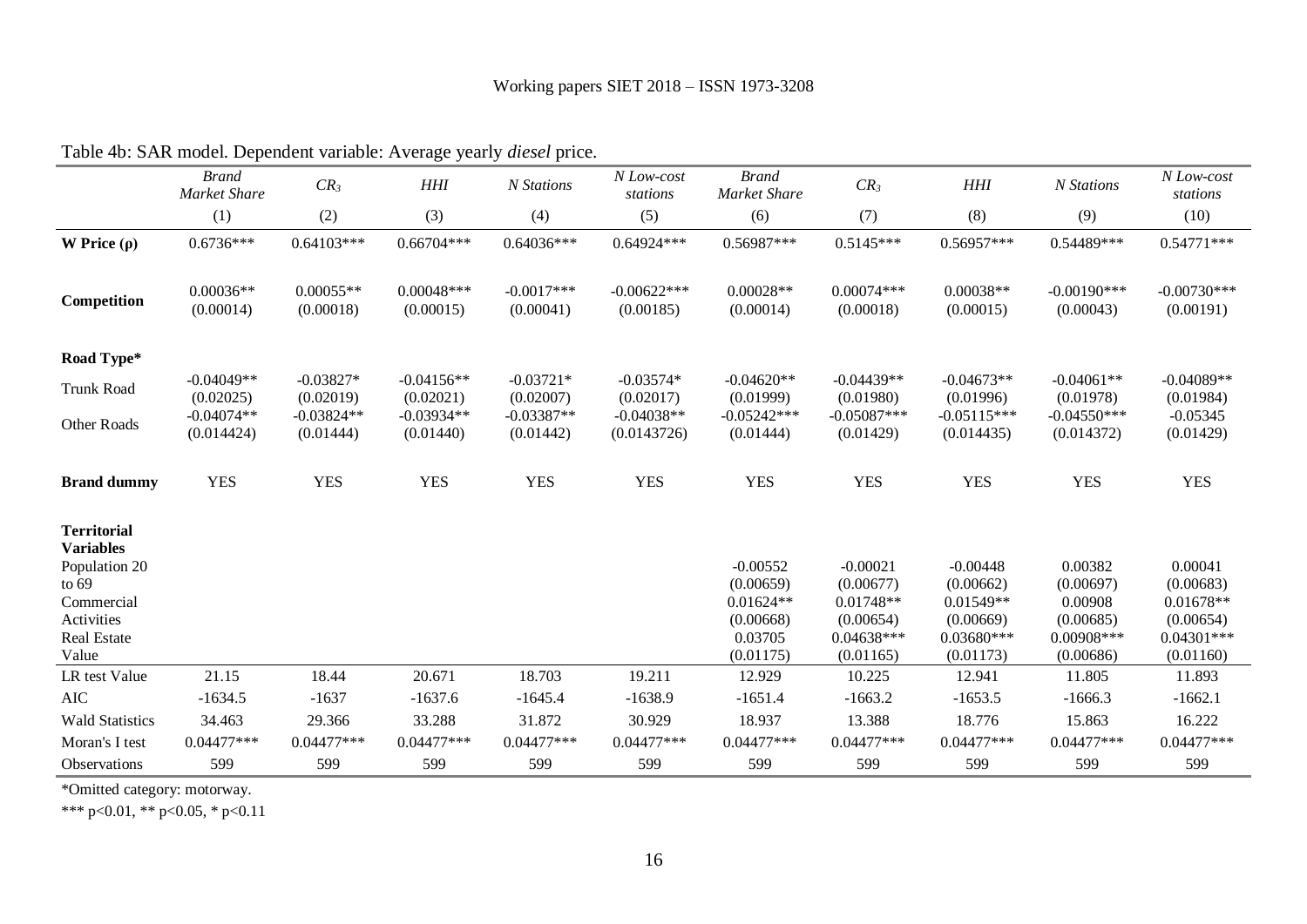| Table 5: SAR model with spatially lagged variables. |                                     |                            |                                                    |                             |                                                         |                                     |                            |                            |                              |                            |
|-----------------------------------------------------|-------------------------------------|----------------------------|----------------------------------------------------|-----------------------------|---------------------------------------------------------|-------------------------------------|----------------------------|----------------------------|------------------------------|----------------------------|
|                                                     |                                     |                            | Dependent variable: Average yearly gasoline price. |                             | Dependent variable: Average yearly <i>diesel</i> price. |                                     |                            |                            |                              |                            |
|                                                     | <b>Brand</b><br><b>Market Share</b> | CR <sub>3</sub>            | <b>HHI</b>                                         | N Stations                  | N Low-cost<br>stations                                  | <b>Brand Market</b><br><b>Share</b> | CR <sub>3</sub>            | HHI                        | N Stations                   | N Low-cost<br>stations     |
|                                                     | (1)                                 | (2)                        | (3)                                                | (4)                         | (5)                                                     | (6)                                 | (7)                        | (8)                        | (9)                          | (10)                       |
| W Price $(\rho)$                                    | 0.46084***                          | 0.22753                    | $0.44278***$                                       | $0.34522**$                 | 0.36949**                                               | $0.50716***$                        | 0.29391*                   | 0.48801***                 | $0.39302**$                  | 0.39954**                  |
| Competition                                         | $0.00028**$<br>(0.00013)            | $0.00055**$<br>(0.00020)   | $0.00037**$<br>(0.00014)                           | $-0.00149$ ***<br>(0.00043) | $-0.00662***$<br>(0.00164)                              | $0.00026*$<br>(0.00014)             | $0.00056**$<br>(0.00020)   | $0.00035**$<br>(0.00015)   | $-0.001510**$<br>(0.00047)   | $-0.00642***$<br>(0.00195) |
| W<br>Competition                                    | 0.00083<br>(0.00056)                | $0.00133***$<br>(0.00055)  | 0.0010<br>(0.00061)                                | $-0.00232**$<br>(0.00110)   | $-0.01049**$<br>(0.00532)                               | 0.00091<br>(0.00059)                | $0.00146**$<br>(0.00056)   | 0.00108<br>(0.00064)       | $-0.00264**$<br>(0.00120)    | $-0.01480**$<br>(0.00645)  |
| Road Type*                                          |                                     |                            |                                                    |                             |                                                         |                                     |                            |                            |                              |                            |
| Trunk Road                                          | $-0.05647**$<br>(0.01935)           | $-0.05271**$<br>(0.01876)  | $-0.05770**$<br>(0.01930)                          | $-0.05302**$<br>(0.01903)   | $-0.04958**$<br>(0.01881)                               | $-0.05289**$<br>(0.02047)           | $-0.05000**$<br>(0.01986)  | $-0.05401**$<br>(0.02042)  | $-0.04994**$<br>(0.02017)    | $-0.04681**$<br>(0.01997)  |
| Other Roads                                         | $-0.05936***$<br>(0.01362)          | $-0.05854***$<br>(0.01352) | $-0.05826***$<br>(0.01362)                         | $-0.05593***$<br>(0.01372)  | $-0.06252***$<br>(0.013574)                             | $-0.05329***$<br>(0.014449)         | $-0.05223***$<br>(0.01430) | $-0.05217***$<br>(0.01445) | $-0.04986$ ***<br>(0.014544) | $-0.05680***$<br>(0.01438) |
| <b>Brand dummy</b>                                  | <b>YES</b>                          | <b>YES</b>                 | <b>YES</b>                                         | <b>YES</b>                  | <b>YES</b>                                              | <b>YES</b>                          | <b>YES</b>                 | <b>YES</b>                 | <b>YES</b>                   | <b>YES</b>                 |
| <b>Territorial</b><br><b>Variables</b>              |                                     |                            |                                                    |                             |                                                         |                                     |                            |                            |                              |                            |
| Population 20                                       | $-0.00117$                          | $-0.05854$                 | $-0.00019$                                         | 0.00794                     | 0.00792                                                 | $-0.00355$                          | 0.00308                    | $-0.00272$                 | 0.00594                      | 0.00587                    |
| to $69$                                             | (0.00642)                           | (0.01351)                  | (0.00640)                                          | (0.00670)                   | (0.00693)                                               | (0.00680)                           | (0.00698)                  | (0.00678)                  | (0.00711)                    | (0.00738)                  |
| Commercial<br>Activities                            | $0.01867**$<br>(0.00629)            | $0.01703**$                | $0.01806**$<br>(0.00630)                           | $0.01157*$                  | $0.01647**$<br>0.0061637                                | $0.01726**$<br>(0.00670)            | $0.01626**$<br>(0.00654)   | $0.01673**$<br>(0.00671)   | 0.00988<br>(0.00685)         | $0.01543**$                |
| Real Estate                                         | $0.03671***$                        | (0.00618)<br>$0.06026***$  | $0.03681***$                                       | (0.00643)<br>$0.05857***$   | $0.05141***$                                            | 0.03883***                          | $0.06416***$               | $0.03881***$               | $0.06255***$                 | (0.00656)<br>$0.05617***$  |
| Value                                               | (0.01107)                           | (0.01245)                  | (0.01104)                                          | (0.01226)                   | (0.01188)                                               | (0.01176)                           | (0.01320)                  | (0.01173)                  | (0.01306)                    | (0.01271)                  |
| LR test Value                                       | 6.7105                              | 1.1996                     | 5.9491                                             | 3.1851                      | 3.805                                                   | 9.0507                              | 2.2729                     | 8.0478                     | 4.5888                       | 4.8267                     |
| <b>AIC</b>                                          | $-1728.1$                           | $-1741.2$                  | $-1731.2$                                          | $-1746$                     | $-1744.6$                                               | $-1651.7$                           | $-1667.7$                  | $-1654.2$                  | $-1668.9$                    | $-1665$                    |
| <b>Wald Statistics</b>                              | 9.2927                              | 1.5822                     | 8.2707                                             | 4.2039                      | 4.9167                                                  | 12.65                               | 2.9378                     | 11.212                     | 6.0387                       | 6.1965                     |
| Moran's I test                                      | $0.03532$ ***                       | $0.03532$ ***              | $0.03532$ ***                                      | $0.03532$ ***               | $0.03532$ ***                                           | $0.04477***$                        | $0.04477***$               | $0.04477***$               | $0.04477***$                 | $0.04477***$               |
| Observations                                        | 601                                 | 601                        | 601                                                | 601                         | 601                                                     | 599                                 | 599                        | 599                        | 599                          | 599                        |

## Working papers SIET 2018 – ISSN 1973-3208

\*Omitted category: motorway.

\*\*\* p<0.01, \*\* p<0.05, \* p<0.11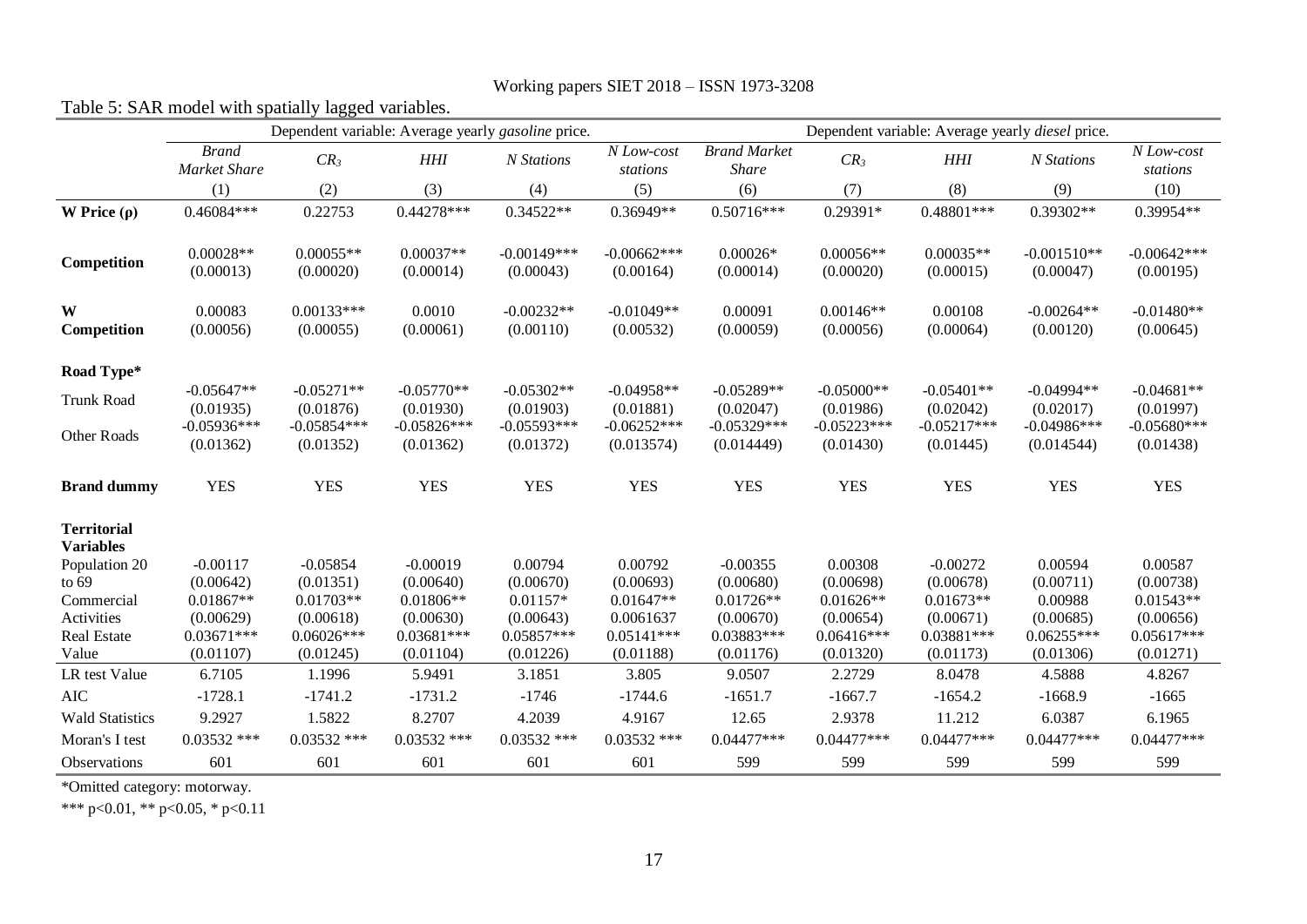## **6. Concluding remarks**

In this paper, we explore the pricing behaviour of gasoline stations by shedding light on the factors that received little attention in the related literature despite they can play a significant role in affecting fuel prices. We apply the spatial econometric method to test for the spatial autocorrelation of fuel prices and to appreciate whether there is a strategic spatial interaction in price setting among stations. Moreover, we analyse in depth the role of local competition by capturing both its *direct* and *indirect* effect on prices. We suppose that the local competition might have an indirect effect on the price of a given station by influencing the pricing behaviour of stations operating in the neighbours of that station. Finally, we focus on the role of territorial factors in explaining gasoline price variation by considering different elements describing the local environment.

For this research, we employ station-level data and territorial data on the city of Rome to construct competition variables and territorial variables at a very disaggregated level, namely the toponymic subdivision of the city.

Our results are robust across regressions with gasoline and diesel prices as dependent variables. First, fuel stations are found to adopt a strategic behaviour in price setting, given the significant spatial autocorrelation we consistently find across spatial models. We also find evidence of the *direct* and *negative* effect of local competition on fuel prices, as largely documented in the related literature. Remarkably, we also find evidence of the *indirect* and *negative* effect of local competition, on which little is known. The existence of the *indirect* effect entails that the competitive forces acting in the gasoline sector are not bounded within a local market but they spill over across local markets. These findings have important implications for policy-makers because fostering competition within a market has a more pervasive impact on prices than one might expect. Moreover, from the consumer's perspective, the presence of low cost stations appears to be particularly beneficial.

The intensity of business activities and real estate values turn out to be relevant predictors of fuel prices, thus implying that pricing behaviour of fuel stations is moulded on the characteristics of the local environment, presumably exploited to increase fuel sales.

Our analysis, although offering interesting insights, might be specific for the city explored. However, the heterogeneity of local environments linked to the high population density and thriving business activities, make the city of Rome a valid benchmark for other large metropolitan cities in Europe. A development of the research could be testing the empirical framework we have proposed on a larger number of cities, to see whether coherent patterns emerge or, instead, whether fuel stations adopt different pricing behaviors across city with different market conditions and local environments.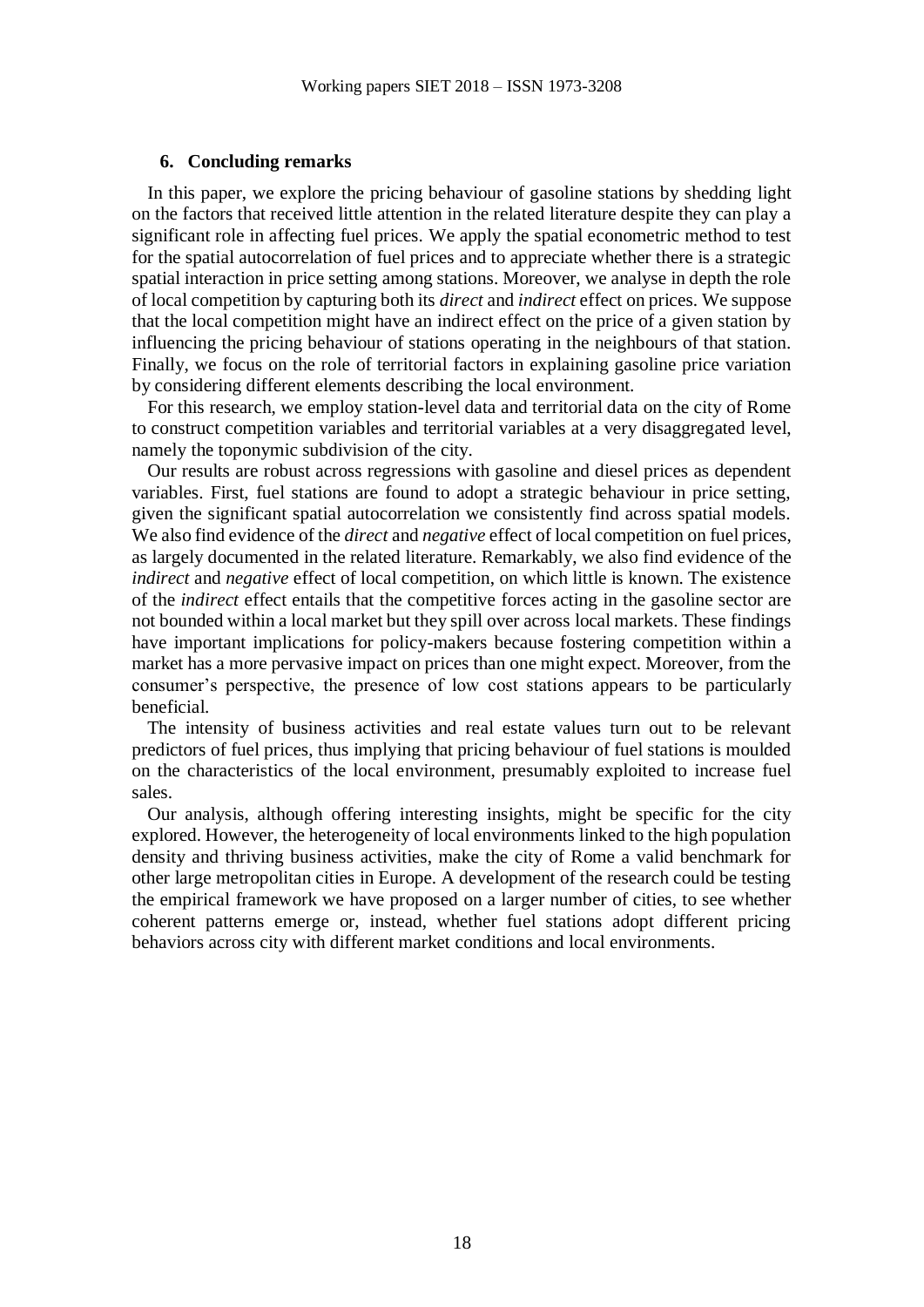*References*

AGCM (2001) Relazione sull'attività svolta nel 2001.

Anselin, L. (1988). Spatial Econometrics: Methods and Models. Kluwer Academic Publishers, Dordrecht, The Netherlands.

Arbia, G. (2014) A primer for Spatial Econometrics with Application in R. *Palgrave Texts in Econometrics*.

Alderighi, M., Baudino, M. (2015) The pricing behaviour of Italian gas station: Some evidence from the Cuneo retail fuel market. *Energy Economics*, 50: 33-46

Andreoli-Versbach, P. (2012) Collusion through delayed pricing: Evidence from the Italian petrol market. Working paper.

Barron, J.M., Taylor, B.A., Umbeck, J.R. (2004) Number of sellers, average prices and price dispersion. *International Journal of Industrial Organization*, 22: 1041–1066.

Basile, R., Durbàn, M., Minguez, R., Montero, J.M., Mur, J. (2014) Modeling regional economic dynamics: Spatial dependence, spatial heterogeneity and nonlinearities. *Journal of Economic Dynamics & Control,* 48:229-245*.*

*Bivand,* R., (2018). Spdep package in R*.* [https://CRAN.R-project.org/package=spdep](https://cran.r-project.org/package=spdep) Clemenz, G., Gugler, K. (2006) Locational choice and price competition: some empirical results for the Austrian retail gasoline market. *Empirical Economics*, 31: 291– 312.

Cooper, T.E., Jones, J.T. (2007) Asymmetric competition on commuter routes: the case of gasoline pricing. *Southern Economic Journal*, 74: 483–504.

Eckert, A. 2013. Empirical Studies of Gasoline Retailing: A Guide to the Literature. *Journal of Economic Surveys*, 27(1): 140–66.

Eckert, A. West, D.S. (2005) Price uniformity and competition in a retail gasoline market. *Journal of Economic Behavior and Organization*, 56: 219–237.

Firgo, M., Pennerstorfer, D., Weiss, C., (2015) Centrality and pricing in spatially differentiated markets: The case of gasoline. *International Journal of Industrial Organization*, 40: 81-90.

Haining, R.P. (1986). Intraurban retail price competition: corporate and neighbourhood aspects of spatial price variation. in London Papers in Regional Science 16. Spatial Pricing and Differentiated Markets Ed. G Norman (Pion, London) pp 144-164.

Hastings, J.S. (2004) Vertical relationships and competition in retail gasoline markets: empirical evidence from contract changes in Southern California. *American Economic Review*, 94(1): 317–328.

Hogg, S., Hurn, S., McDonald, S., Rambaldi, A. (2012) A spatial econometric analysis of the effect of vertical restraints and branding on retail gasoline pricing. NCER Working Paper Series 86.

Hosken, D.S., McMillan, R.S. and Taylor, C.T. (2008) Retail gasoline pricing: what do we know? *International Journal of Industrial Organization*, 26: 1425–1436.

Houde, J.F. (2009) Spatial differentiation and vertical mergers in retail markets for gasoline. American Economic, forthcoming.

Moran, P.A., (1948). The interpretation of statistical maps. *Biometrika*, 35:255-260.

Moran, P.A., (1950). A test for the serial dependence of residuals. *Biometrika*, 37:178- 181.

Netz, J.S., Taylor, B.A. (2002) Maximum or minimum differentiation? Location patterns of retail outlets. *Review of Economics and Statistics*, 84(1): 162–175.

Ning, X., Haining, R. (2003) Spatial pricing in interdependent markets: a case study of petrol retailing in Sheffield. *Environment and Planning A*, 35: 2131–2159.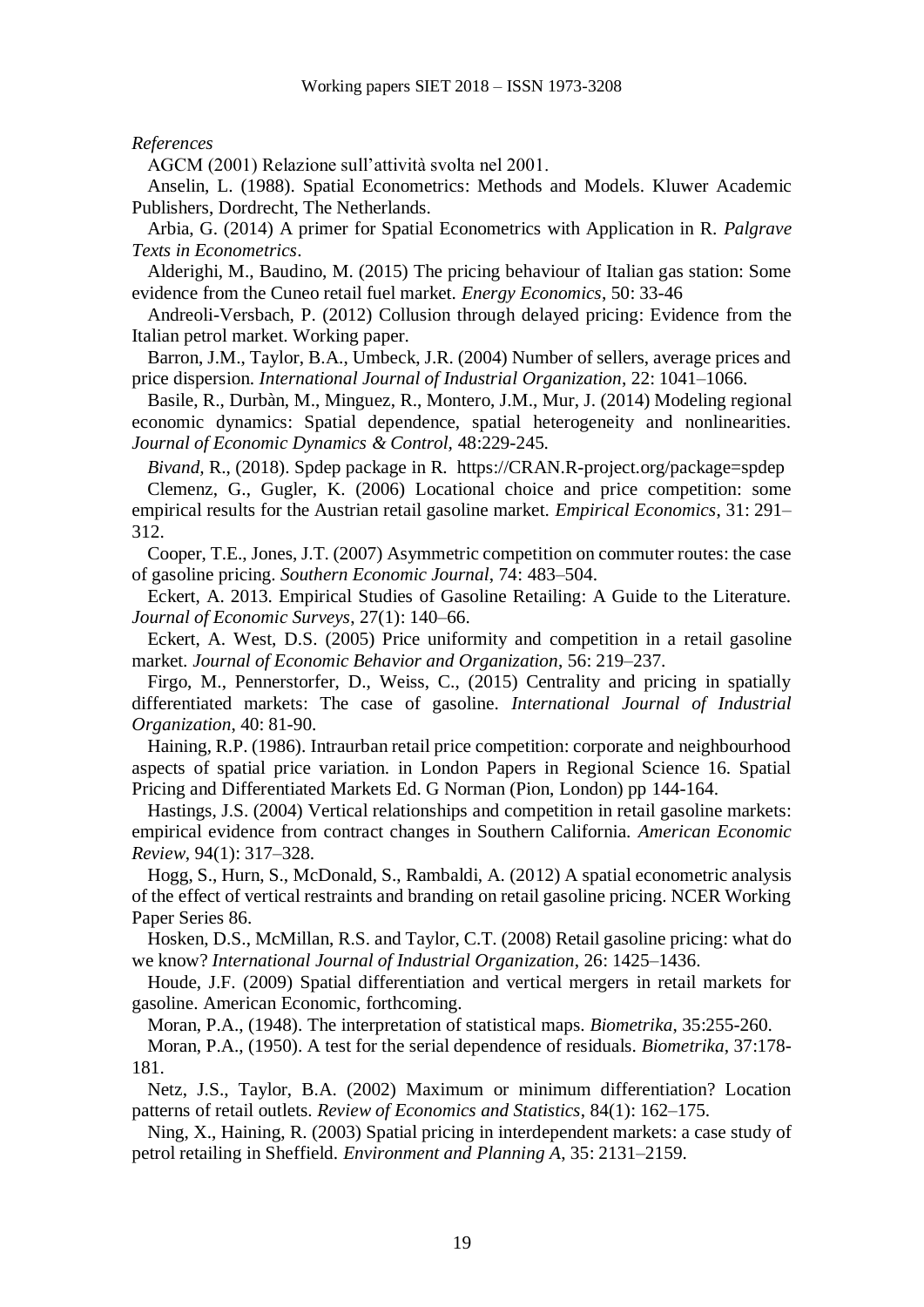Pennerstorfer, D. (2009) Spatial price competition in retail gasoline markets: evidence from Austria. *Annals of Regional Science*, 43: 133–158.

Pennerstorfer, D., Weiss C., (2013) Spatial Clustering and Market Power: Evidence from the retail gasoline market. *Regional Science and Urban Economics*, 43: 661-675.

Salop, S.C., (1979) Monopolistic competition with outside goods. Bell J Econ 8, 141- 156.

Sen, A., (2003), Higher prices at Canadian gas pumps: international crude oil prices or local market concentration? An empirical investigation. *Energy Economics*, 25: 269-288.

Takayama, T., Judge, G. (1964) Equilibrium among spatially separated markets: a reformulation. *Econometrica*, 32: 510-524.

Van Meerbeeck, W. (2003) Competition and local market conditions on the Belgian retail gasoline market. De Economist 151, 369–388.

LeSage, J., Pace, R., Schucany, W., Schilling, E., Balakrishnan, N. (2009). *Introduction to Spatial Econometrics*. New York: Chapman and Hall/CRC.